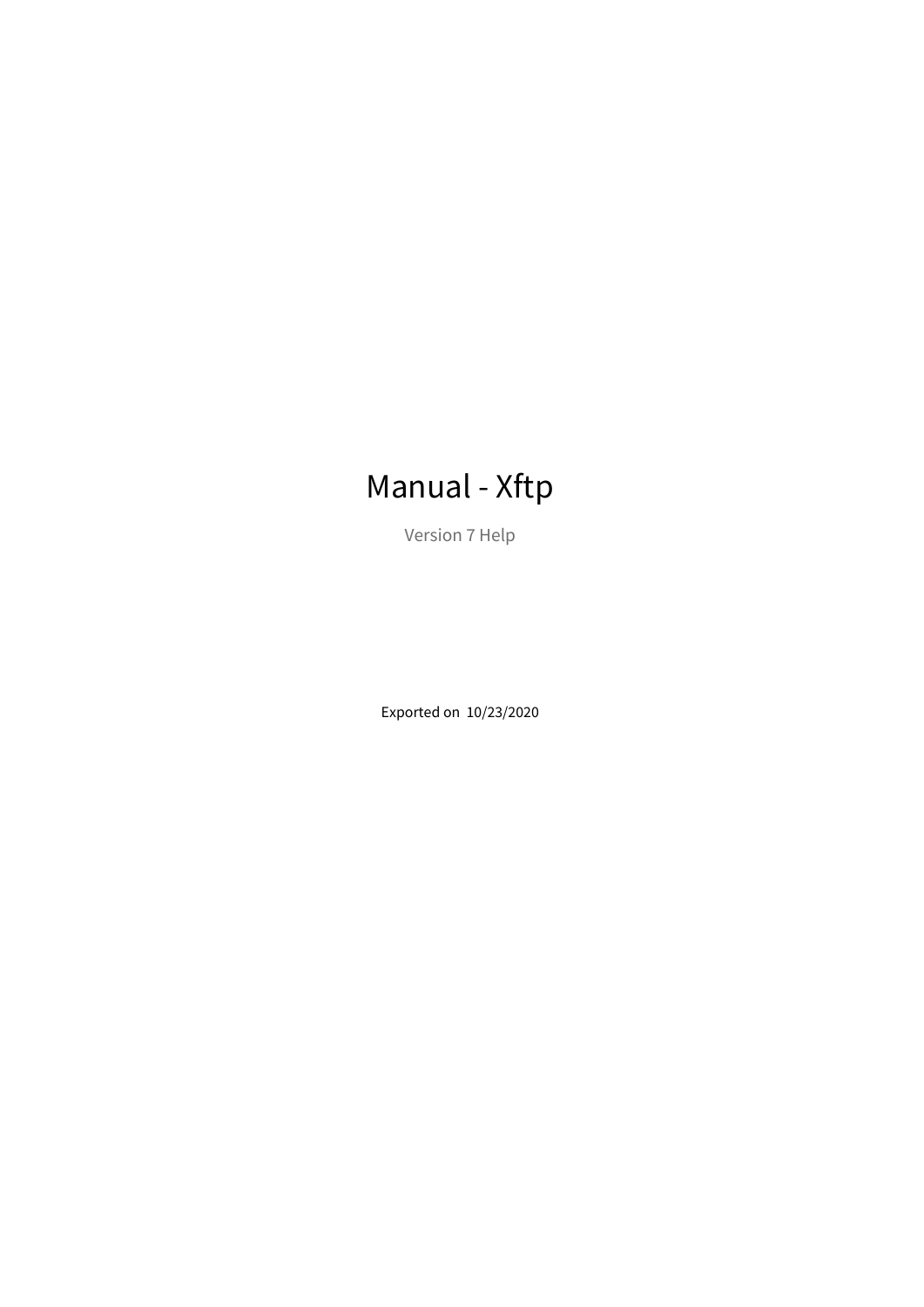# Table of Contents

| 1   |  |
|-----|--|
| 2   |  |
|     |  |
|     |  |
|     |  |
|     |  |
|     |  |
| 2.6 |  |
|     |  |
| 2.8 |  |
| 2.9 |  |
| 3   |  |
| 3.1 |  |
|     |  |
|     |  |
| 4   |  |
| 4.1 |  |
|     |  |
|     |  |
|     |  |
|     |  |
|     |  |
| 5   |  |
| 5.1 |  |
|     |  |
|     |  |
|     |  |
|     |  |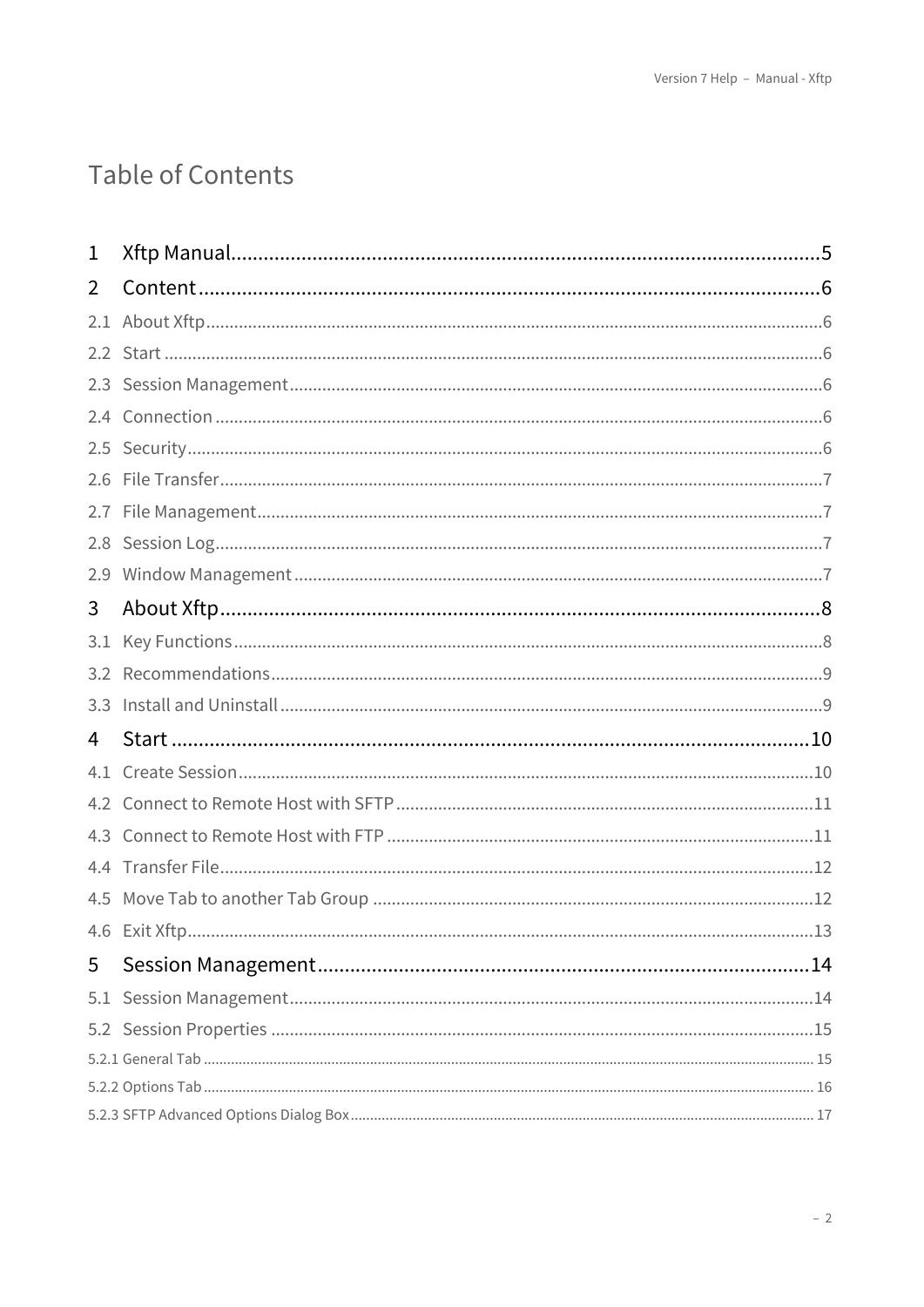| 5.4 |  |
|-----|--|
| 6   |  |
| 6.1 |  |
|     |  |
| 6.3 |  |
| 6.4 |  |
| 6.5 |  |
| 6.6 |  |
|     |  |
| 6.8 |  |
| 6.9 |  |
| 7   |  |
| 7.1 |  |
|     |  |
|     |  |
|     |  |
|     |  |
| 7.3 |  |
| 8   |  |
| 8.1 |  |
|     |  |
|     |  |
|     |  |
|     |  |
|     |  |
|     |  |
|     |  |
|     |  |
|     |  |
| 9   |  |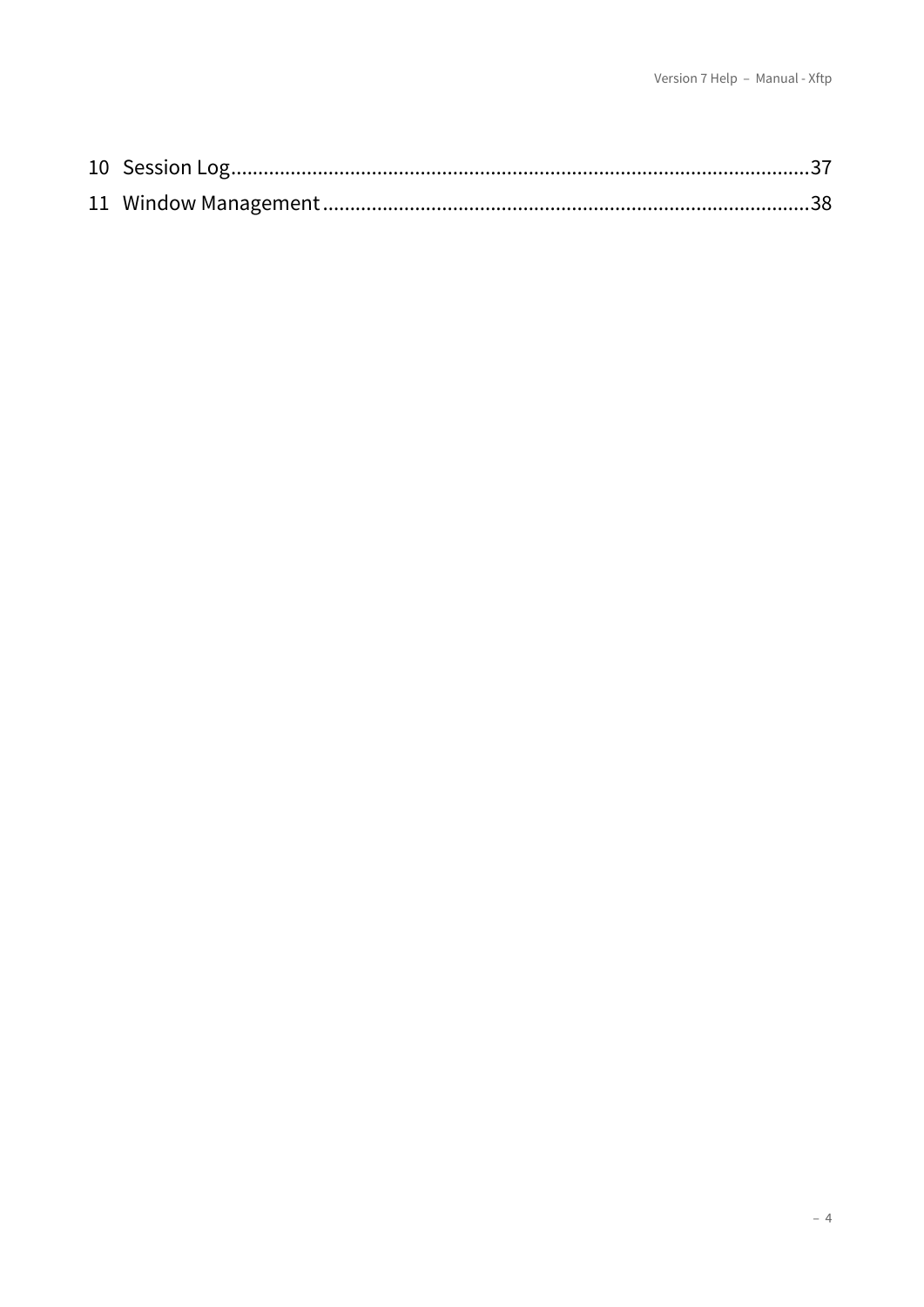## <span id="page-4-0"></span>1 Xftp Manual

The manual describe how to use the program's interface and will guide you through the basics.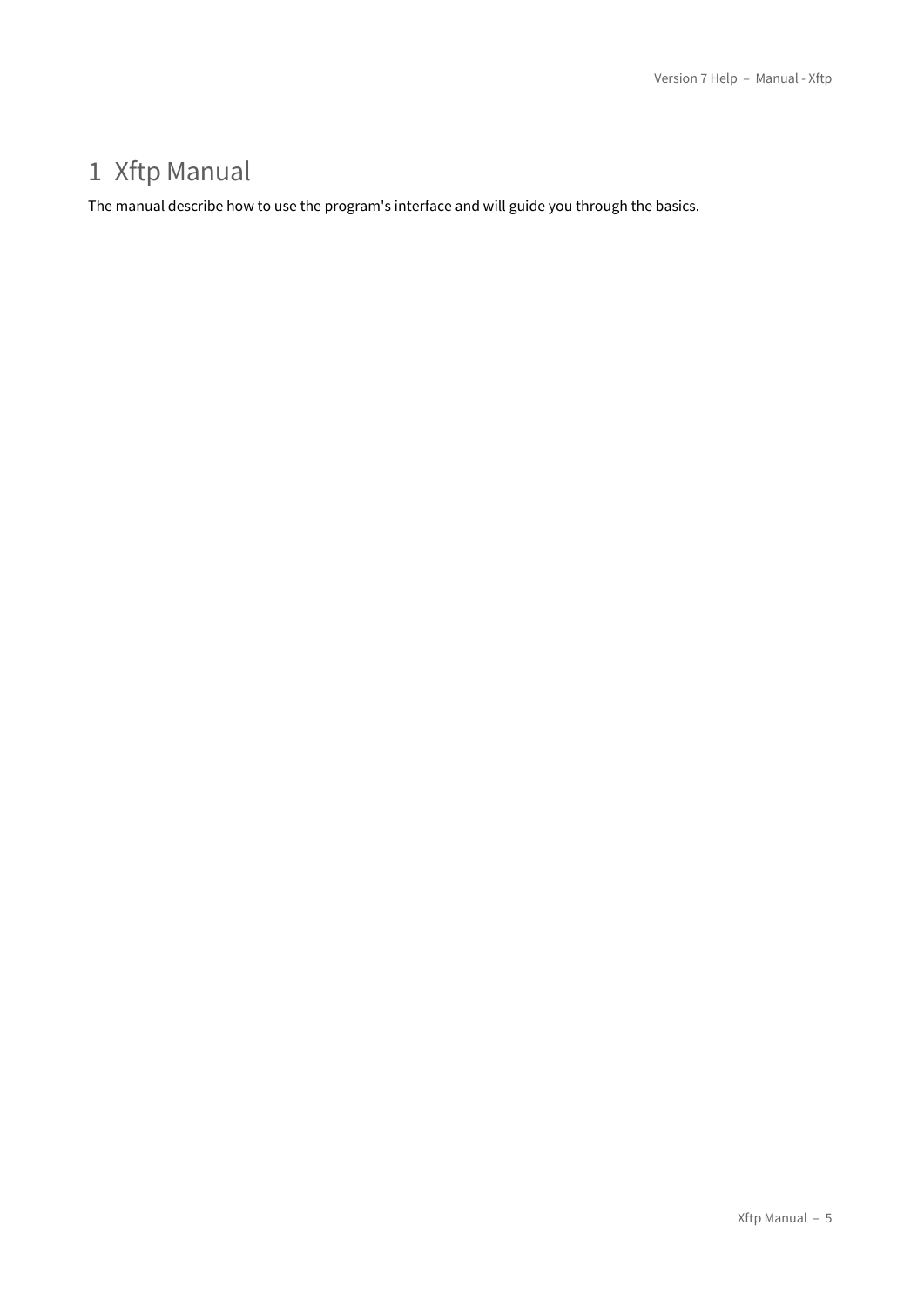## <span id="page-5-0"></span>2 Content

## <span id="page-5-1"></span>2.1 [About Xftp](#page-7-0)

- [Key Functions](#page-7-1)[\(see page 8\)](#page-7-1)
- [Recommendations](#page-8-0)[\(see page 9\)](#page-8-0)
- [Install and Uninstall](#page-8-1)[\(see page 9\)](#page-8-1)

## <span id="page-5-2"></span>2.2 [Start](#page-9-0)

- [Create Session](#page-9-1)[\(see page 10\)](#page-9-1)
- [Connect to Remote Host with SFTP](#page-10-0)[\(see page 11\)](#page-10-0)
- [Connect to Remote Host with FTP](#page-10-1)[\(see page 11\)](#page-10-1)
- [Transfer File](#page-11-0)[\(see page 12\)](#page-11-0)
- [Move Tab to another Tab Group](#page-11-1)[\(see page 12\)](#page-11-1)
- [Exit Xftp](#page-12-0)[\(see page 13\)](#page-12-0)

## <span id="page-5-3"></span>2.3 [Session Management](#page-13-0)

- [Session Management](#page-13-1)[\(see page 14\)](#page-13-1)
- [Session Properties](#page-14-0)[\(see page 15\)](#page-14-0)
	- [General Tab](#page-14-1)[\(see page 15\)](#page-14-1)
	- [Options Tab](#page-15-0)[\(see page 16\)](#page-15-0)
	- [SFTP Advanced Options Dialog Box](#page-16-0)[\(see page 17\)](#page-16-0)
- [Export](#page-16-1)[\(see page 17\)](#page-16-1)
- [Import](#page-17-0)[\(see page 18\)](#page-17-0)

## <span id="page-5-4"></span>2.4 [Connection](#page-18-0)

- [Connection without Session files](#page-18-1)[\(see page 19\)](#page-18-1)
- [Quick Connect Bar](#page-18-2)[\(see page 19\)](#page-18-2)
- [Connection with Session files](#page-19-0)[\(see page 20\)](#page-19-0)
- [Disconnect and Reconnect](#page-19-1)[\(see page 20\)](#page-19-1)
- [Connection in Passive Mode](#page-20-0)[\(see page 21\)](#page-20-0)
- [Connection in Active Mode](#page-20-1)[\(see page 21\)](#page-20-1)
- [Connection with Kerberos](#page-21-0) [\(see page 22\)](#page-21-0)
- [Connection with PKCS\\_11](#page-21-1)[\(see page 22\)](#page-21-1)
- [Set Startup Folder](#page-21-2)[\(see page 22\)](#page-21-2)

## <span id="page-5-5"></span>2.5 [Security](#page-23-0)

- [Public Key User Authentication](#page-23-1)[\(see page 24\)](#page-23-1) • [User Keys Dialog Box](#page-24-0)[\(see page 25\)](#page-24-0)
- [Host Key Management](#page-24-1) [\(see page 25\)](#page-24-1)
	- [SSH Security Warning Dialog Box](#page-24-2) [\(see page 25\)](#page-24-2)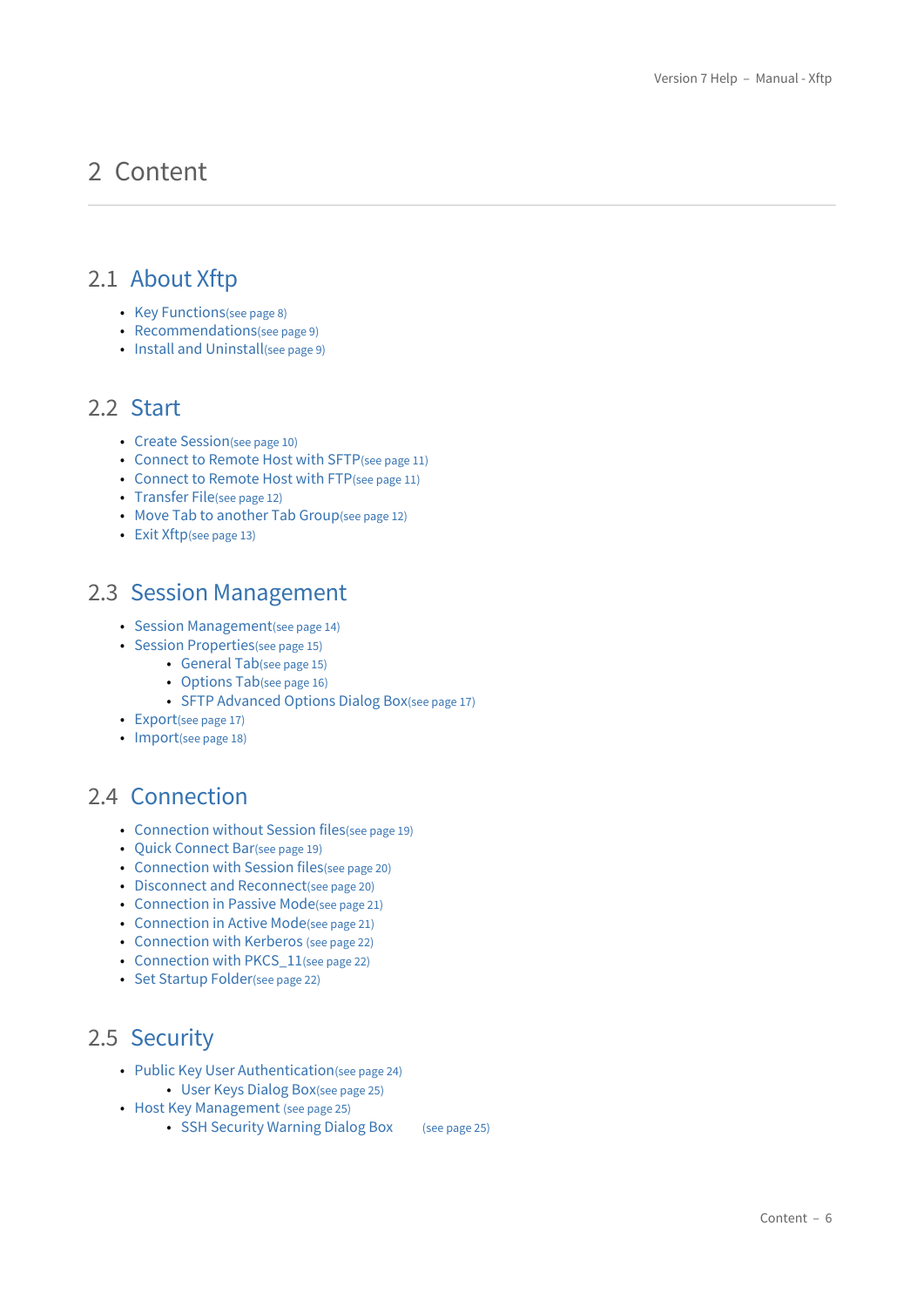• [Host Keys Dialog Box](#page-25-0) [\(see page 26\)](#page-25-0)

• [Master Password](#page-25-1)[\(see page 26\)](#page-25-1)

## <span id="page-6-0"></span>2.6 [File Transfer](#page-27-0)

- [Download](#page-27-1)[\(see page 28\)](#page-27-1)
- [Upload](#page-27-2)[\(see page 28\)](#page-27-2)
- [Synchronize Folder](#page-28-0)[\(see page 29\)](#page-28-0)
	- [Synchronization Options](#page-28-1)[\(see page 29\)](#page-28-1)
	- [Synchronize Options Dialog Box](#page-30-0)[\(see page 31\)](#page-30-0)
- [Transfer Queue Management](#page-30-1)[\(see page 31\)](#page-30-1)
- [Set Transfer Types](#page-31-0)[\(see page 32\)](#page-31-0)
- [Set File Transfer Options](#page-31-1)[\(see page 32\)](#page-31-1)
- [Resume File Download and Upload](#page-32-0)[\(see page 33\)](#page-32-0)
- [Scheduled Transfer](#page-33-0)[\(see page 34\)](#page-33-0)

## <span id="page-6-1"></span>2.7 [File Management](#page-34-0)

<span id="page-6-2"></span>2.8 [Session Log](#page-36-0)

## <span id="page-6-3"></span>2.9 [Window Management](#page-37-0)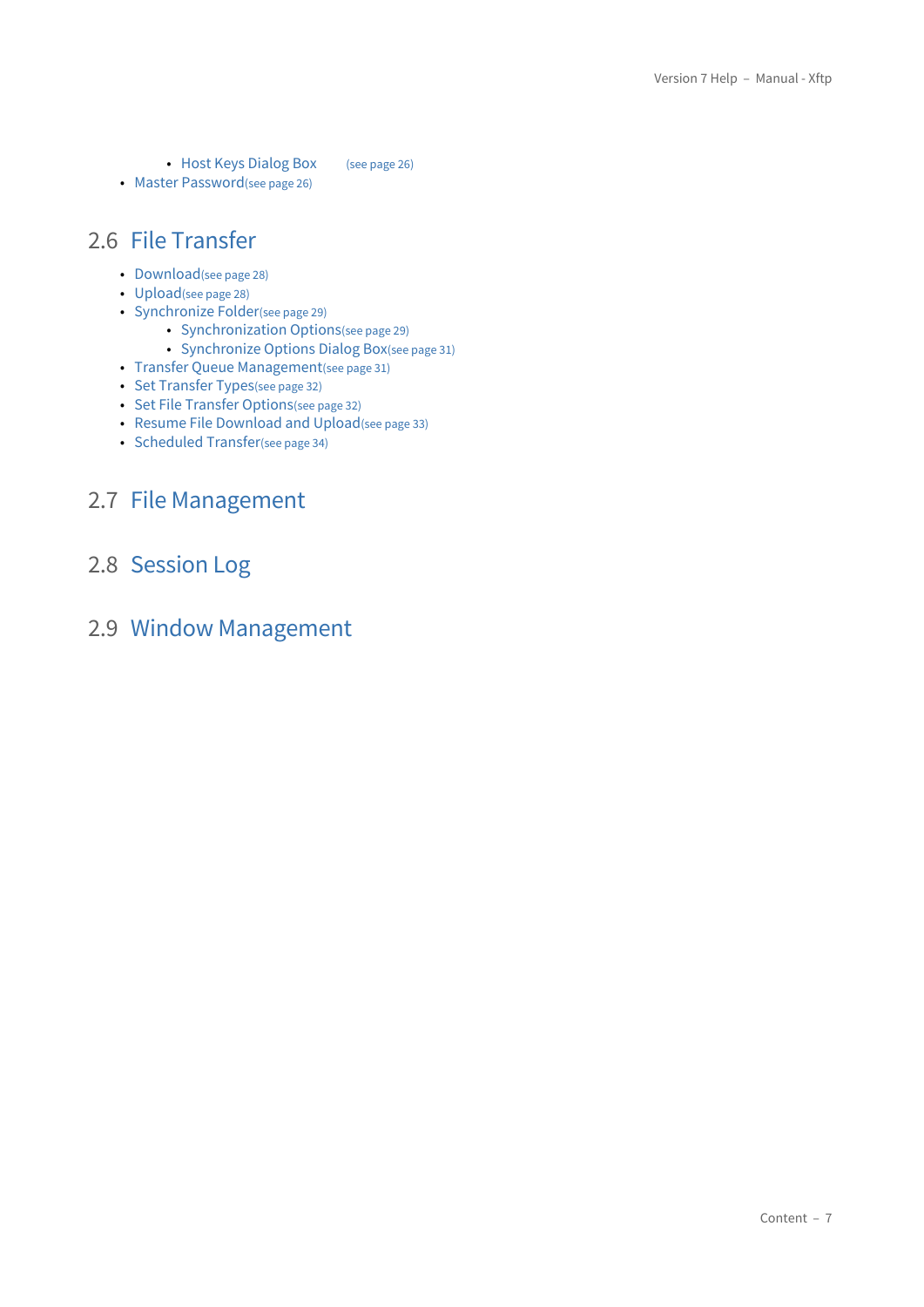## <span id="page-7-0"></span>3 About Xftp

**Xftp** is a powerful SFTP and FTP file transfer program operating on the Windows platform. Windows users can transfer files securely and conveniently with UNIX/Linux hosts using **Xftp**. SFTP (Secure Shell File Transfer Protocol) supports encryption and user authentication for secure Internet connections and can replace conventional file transfer protocols, such as FTP.

## <span id="page-7-1"></span>3.1 Key Functions

#### **General**

- Supports SFTP (SSH2 only) and FTP protocol
- Supports Windows 7/8/10, Windows Server 2008, 2012, 2016
- Supports virtual environments
- Supports OpenSSH, ssh.com server and SSH servers that follow SFTP protocol standards
- Multi-user setting
- Keep alive option
- UTF-8 character strings
- Diverse proxy servers
- Supports FXP for direct transfer between servers
- Support for Kerberos(MIT Kerberos, Microsoft SSPI)

#### **Session Management**

- Creates and manages session files for different hosts
- Open session using the Sessions dialog box, quick connect bar, session shortcuts, and links bar
- Provides default session for quick connect
- Supports URL commands in quick connect bar and connections to remote host without opening a saved session
- Shows folders and trees in Sessions dialog box
- Automatically connect to the session which was open at program exit

#### **Security**

- RSA/DSA/ECDSA/ED25519 public key, password and keyboard interactive user authentication
- RSA/DSA/ECDSA/ED25519 new user key wizard and import/export key
- Supports SSH PKCS#11
- AES128/192/256, 3DES, BLOWFISH, CAST128, ARCFOUR and RIJNDAEL encryption algorithms
- SHA1, SHA1-96, MD5, MD5-96 and RIPEMD160 MAC algorithms
- zlib compression
- Host keys dialog box
- User keys dialog box
- User defined master password for additional session security

#### **Appearance**

- Dockable UI for the main window
- Theme selenction feature
- Simple and powerful user interface
- Multiple tabs, multiple tab group
- Customizable Standard Buttons on toolbar

#### **File Transfer**

- Transfers files simultaneously
- Resumes downloading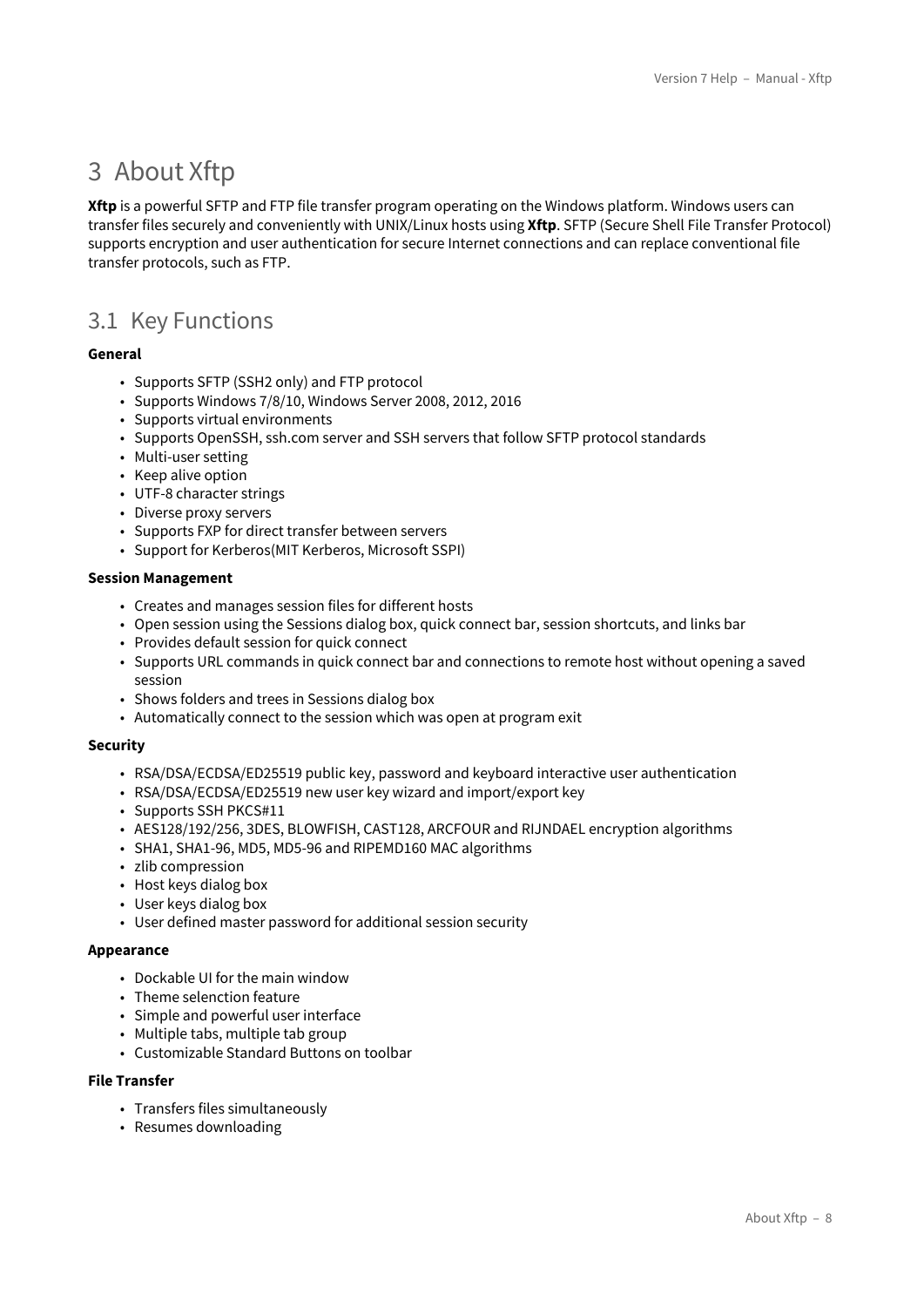- Pause transfer
- Resume for failed transfers
- Shows transferred folder in tree view
- Shows graphical transfer status
- Supports folder synchronization between remote and local folders

#### **File Management**

- Direct editing and automatic transfers of remote files전송
- Edit remote files using a user defined editor
- Manages several local folders
- Deletes and renames files
- Creates new folders
- Executes files
- Changes permissions

#### **Interoperability**

- Interoperable with Windows Explorer
- Interoperable with Xshell program
- Interoperable with Xagent program

## <span id="page-8-0"></span>3.2 Recommendations

- **Operating System:**Microsoft Windows® 7 or higher
- **Storage Space:** Reserve space of 50MB or more
- **Network:** TCP/IP network

### <span id="page-8-1"></span>3.3 Install and Uninstall

The **Xftp** installation program was created using InstallShield<sup>®</sup>. A variety of installation options can be changed in the course of installation. It is sufficient in most cases to simply click [Next].

To uninstall **Xftp**, use standard Windows add/remove features. Run [Add/Remove Program] and select in the control panel to uninstall **Xftp** from the list.

Even when the program is uninstalled, the registry information, log files and user created data files are not removed. Such information and files are available for reuse when the program is reinstalled. If you want to remove all the files and registry information completely, remove the following explicitly:

#### **Registry Information:**

• \HKEY\_CURRENT\_USER\Software\NetSarang\Xftp

#### **File and Folder:**

• 'User's Documents Folder' \Netsarang Computer\7\Xftp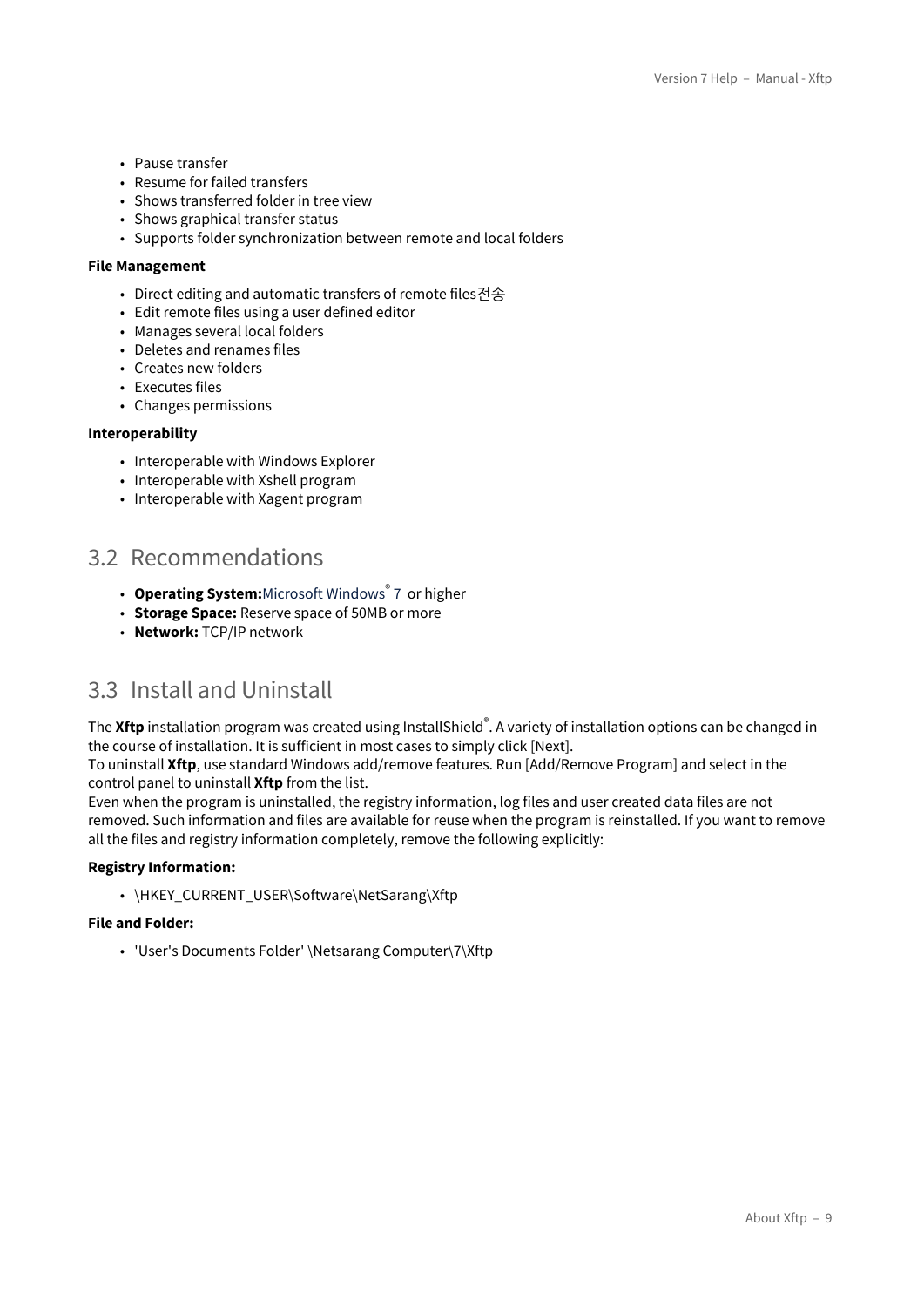## <span id="page-9-0"></span>4 Start

This section provides directions for creating an SFTP or an FTP session and exchanging files by connecting with a UNIX/Linux host. The FTP session is very simple. The SFTP session however, occassionally requires user key registration in the server before connecting. If a user key registration is necessary, see 'Public Key User Authentication'.

## <span id="page-9-1"></span>4.1 Create Session

1. Select [New] in the [File] menu. The **New Session Properties** dialog box is displayed.

| General<br>Options                                   |                         |              |           |
|------------------------------------------------------|-------------------------|--------------|-----------|
| Site                                                 |                         |              |           |
| Name:                                                | New Session             |              |           |
| Host:                                                |                         |              |           |
| Protocol:                                            | <b>SFTP</b>             | $\checkmark$ | Setup     |
| Port Number:                                         | ≑∥<br>22                |              |           |
| Proxy Server:                                        | <none></none>           | $\checkmark$ | Browse    |
| Description:                                         |                         |              | ۸         |
|                                                      |                         |              | v         |
|                                                      |                         |              |           |
| Login<br>Anonymous login<br>Use authentication agent |                         |              |           |
| Method:                                              | Password                |              | Setup     |
|                                                      | Public Key              |              |           |
|                                                      | Keyboard Interactive    |              | Move Up   |
|                                                      | <b>GSSAPI</b><br>PKCS11 |              | Move Down |
|                                                      |                         |              |           |
| User Name:<br>Password:                              |                         |              |           |

Fig. 1: New Session Properties dialog box

- 1. Enter session name in the [Name].
- 2. Enter host name or IP address in the [Host].
- 3. Select an appropriate protocol from the [Protocol] list.
- 4. Enter port number used by the remote server in the [Port Number].
- 5. Enter the user account of the server in the [User Name].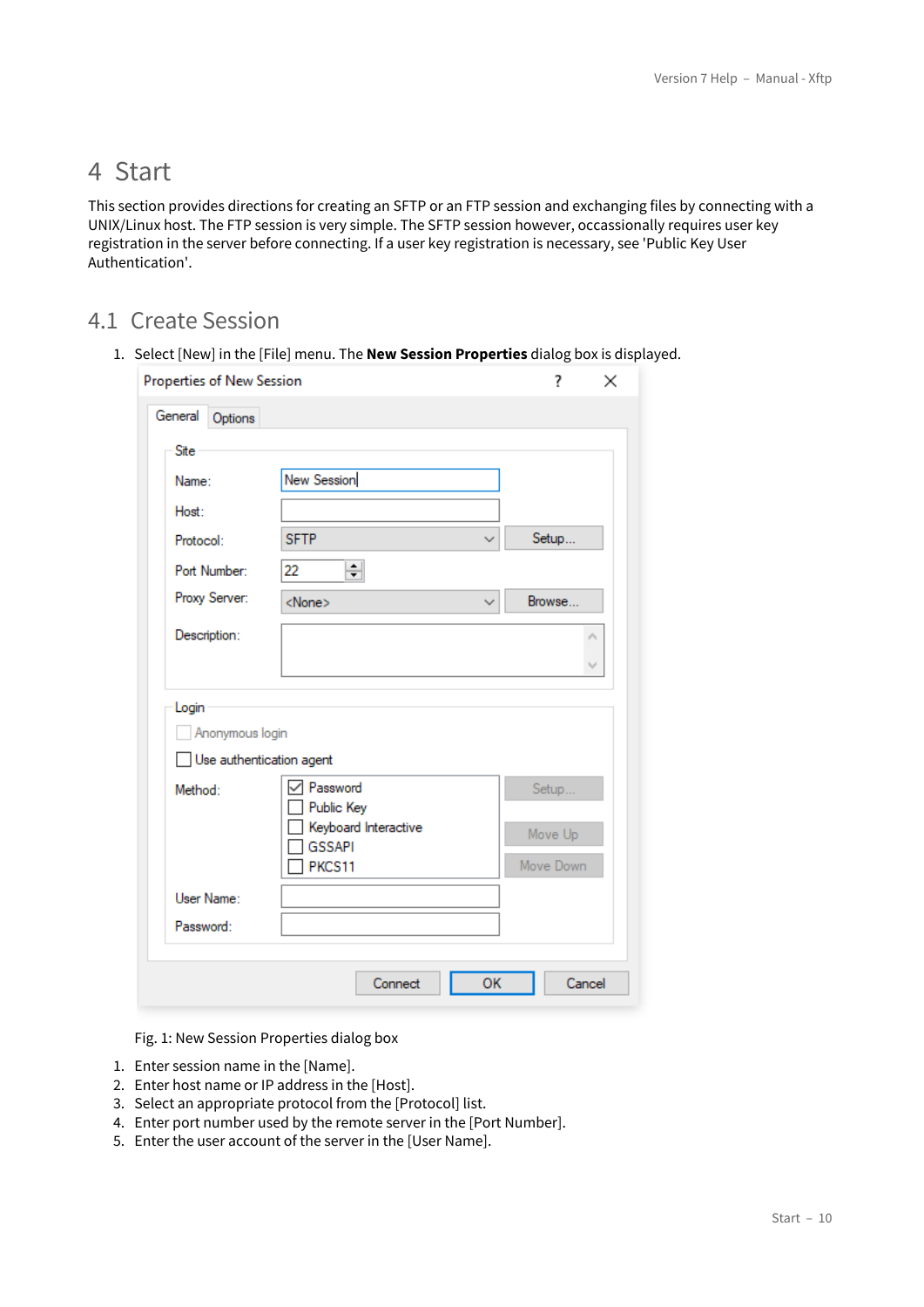6. Click [OK].

## <span id="page-10-0"></span>4.2 Connect to Remote Host with SFTP

When an SFTP session has been created, a connection can be made with a remote host using the SFTP protocol. If there are no sessions created, see 'Create Session' first.

- 1. Select [Open] in the [File] menu. Sessions dialog box is displayed.
- 2. Select a session for connection and click [Connect]. The **SSH User Authentication** dialog box is displayed.

| <b>SSH User Authentication</b>              |                                                                                                                   | 7        | × |  |
|---------------------------------------------|-------------------------------------------------------------------------------------------------------------------|----------|---|--|
| Remote Host:                                | nsc1.netsarang.com:22 (admin)                                                                                     |          |   |  |
| Login Name:                                 | nsc1                                                                                                              |          |   |  |
| Server Type:                                | SSH2, OpenSSH_7.2p2 Ubuntu-4ubu                                                                                   |          |   |  |
|                                             | Select a proper user authentication method among the methods<br>below and provide necessary information to login. |          |   |  |
| ) Password                                  |                                                                                                                   |          |   |  |
| Password:                                   |                                                                                                                   |          |   |  |
| O Public Key                                |                                                                                                                   |          |   |  |
| User Key:                                   | id_rsa_1024                                                                                                       | Browse - |   |  |
| Passphrase:                                 |                                                                                                                   |          |   |  |
| Keyboard Interactive                        |                                                                                                                   |          |   |  |
| Use keyboard input for user authentication. |                                                                                                                   |          |   |  |
| Remember Password                           |                                                                                                                   |          |   |  |
|                                             | ОК                                                                                                                | Cancel   |   |  |

Fig. 2: SSH User Authentication dialog box

- 3. For *Password* authentication, enter a password in the [Password] box and click [OK].
- 4. For *Public Key* authentication, first select a user key from the list. Enter the passphrase for the selected user key in the [Passphrase] box and click [OK].

#### **Note**

- If a user key is not available, see 'Public Key User Authentication'.
- 5. For *Keyboard Interactive* authentication, click [OK] and answer the questions given during the connection process.

## <span id="page-10-1"></span>4.3 Connect to Remote Host with FTP

When an FTP session has been created, a connection can be made with a remote host using the FTP protocol. If there are no sessions created, see 'Create Session' first.

1. Select [Open] in the [File] menu. **Sessions** dialog box is displayed.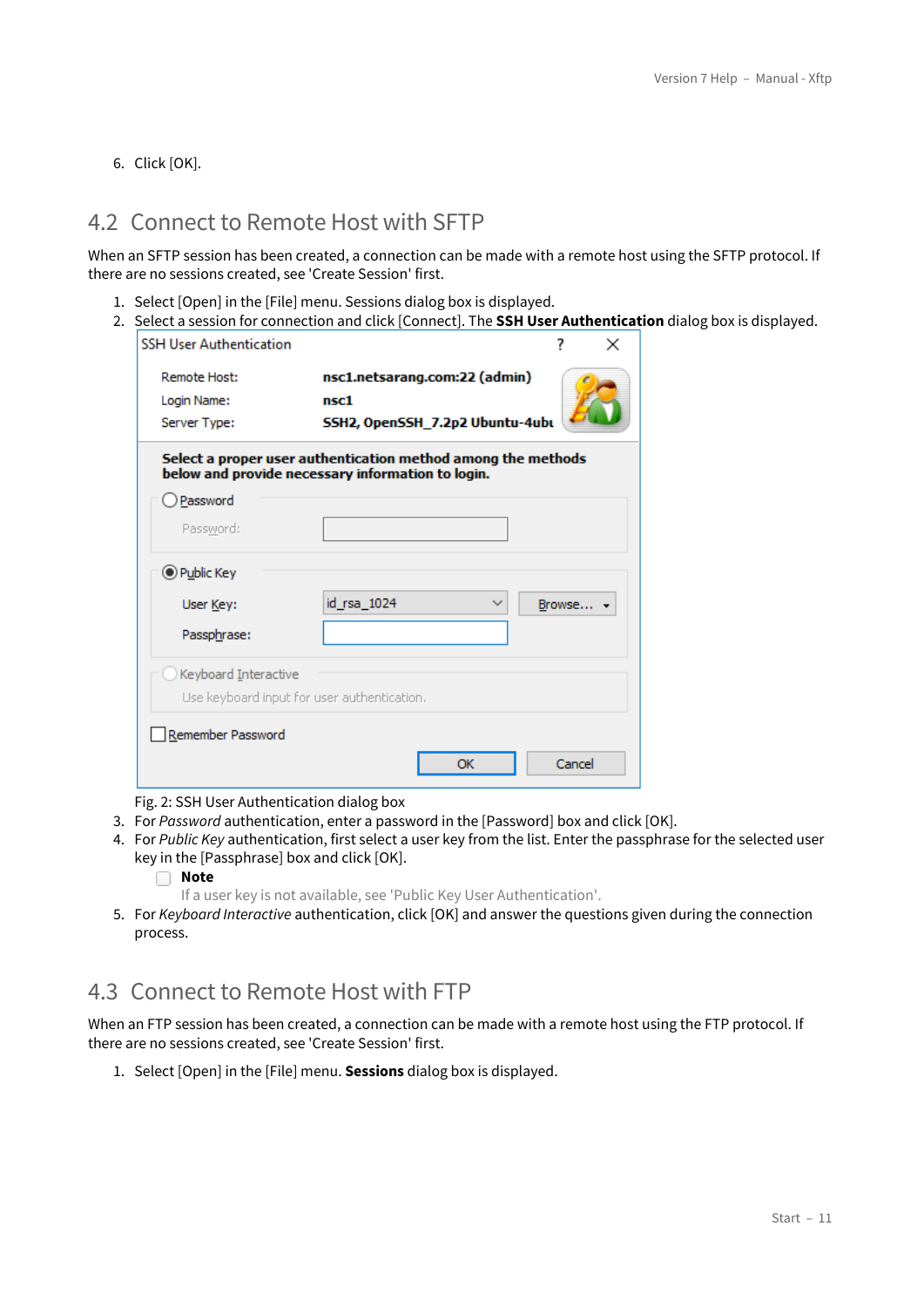2. Select a session for connection and click [Connect]. The **FTP User Authentication** dialog box is displayed.

| <b>FTP User Authentication</b>               |                                              |        |  |
|----------------------------------------------|----------------------------------------------|--------|--|
| Remote Host:<br>Server Type:                 | nsc1.netsarang.com (admin)<br>(vsFTPd 3.0.3) |        |  |
| User Name:<br>Password:                      | nsc <sub>1</sub>                             |        |  |
| Anonymous login<br>Remember User Information |                                              |        |  |
|                                              | ОΚ                                           | Cancel |  |

Fig. 3: FTP User Authentication dialog box

3. Enter user name in the [User Name] box, enter password and click [OK].

## <span id="page-11-0"></span>4.4 Transfer File

#### **Transfer Files from Remote Server to Local PC**

- 1. Select files to download from the remote folder window.
- 2. Drag the selected files to the local folder window.

#### **Transfer Files from Local PC to Remote Server**

- 1. Select files to upload from the local folder window.
- 2. Drag the selected files to the remote folder window.

#### **Transfer Files between Local Folders**

- 1. Select files to transfer from the local folder window.
- 2. Drag the selected files to the local folder window of another tab group.

#### **Transfer Files between Remote Folders**

- 1. Select files to transfer from the remote folder window.
- 2. Drag the selected files to the remote folder window of another tab group.
- ∩ **Note**

Users can also transfer files by clicking the left or right arrow buttons in the standard buttons toolbar.

## <span id="page-11-1"></span>4.5 Move Tab to another Tab Group

- 1. If there is only one tab group, create a new tab group via the method shown in step 2 below.
- 2. To create a new tab group, drag a tab towards the right border of a tab group. A guideline is displayed at the position to which a tab is to be moved. When the tab is dropped over the guideline, a new tab group is created, which includis the selected tab. **Note**

You can create a new tab group by selecting [New Vertical Tab Group] in the [Window] menu.

3. If there are two or more tab groups, a tab can freely moved between tab groups by dragging and dropping the tab to the desired tab group.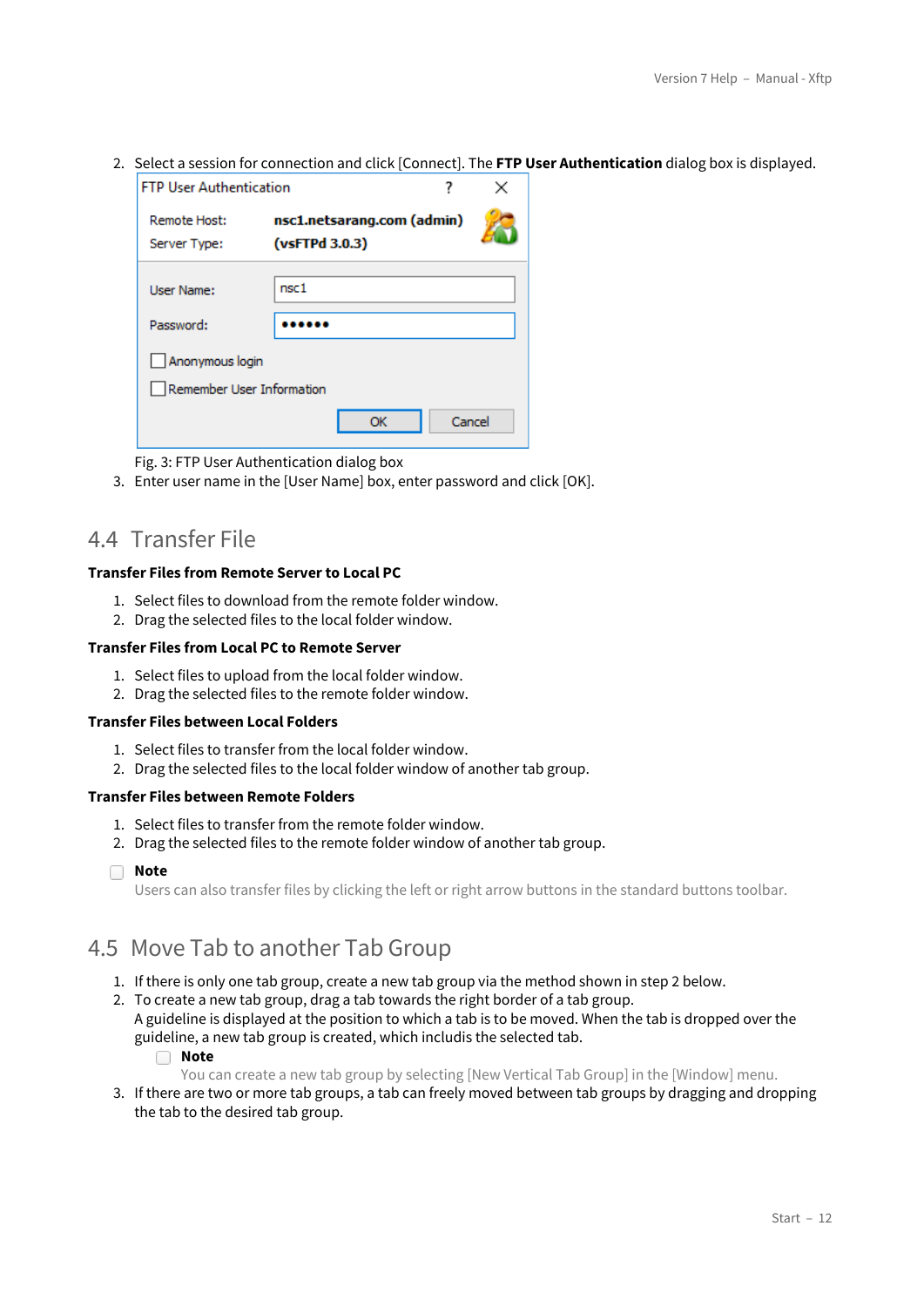## <span id="page-12-0"></span>4.6 Exit Xftp

To close the tab, click its Close button or click [Close] in the [File] menu. To end **Xftp**, select [Exit] in the [File] menu.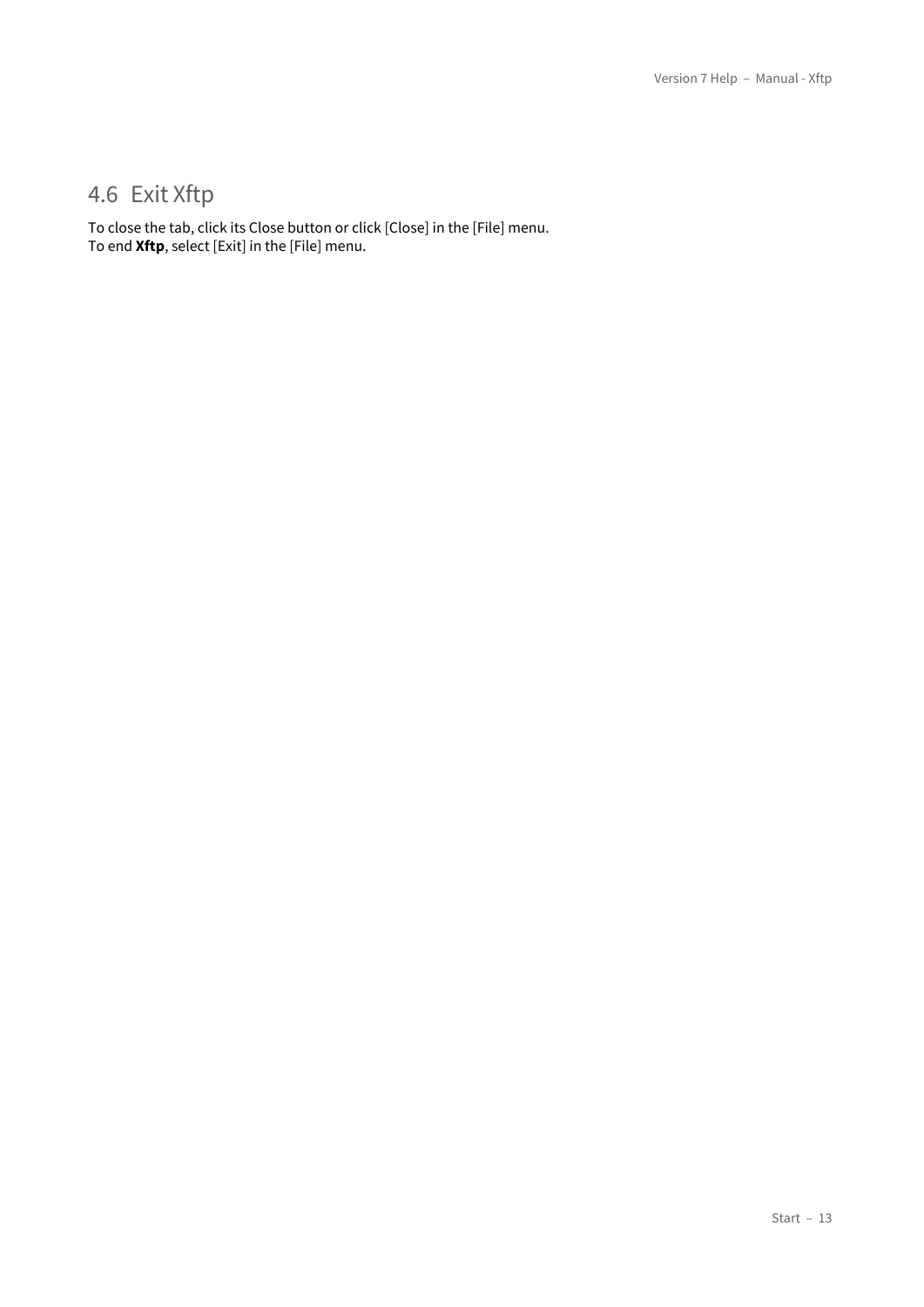## <span id="page-13-0"></span>5 Session Management

A 'session' is a file containing information about the remote host connection setup. By creating a session, a user can set different options for different remote hosts. The **Sessions** dialog box shows all sessions created and enables the creation and editing of sessions.

A user can also connect to a remote computer without creating a session. For this purpose, Xftp provides a default session which can be used concurrently with installation.

## <span id="page-13-1"></span>5.1 Session Management

#### **To Create a New Session:**

- 1. Open the **New Session Properties** dialog box.
- 2. Enter connection information.
- 3. Click [OK].

#### **To Open the Sessions Dialog Box:**

- Select [Open] in the [File] menu.
- Click the standard [Open] button.

#### **To Edit a Session:**

- 1. Open the **Sessions** dialog box.
- 2. Select a session to edit.
- 3. Click the standard [Properties] button.
- 4. Click [OK] after completing session editing.

#### **To Rename a Session:**

- 1. Open the **Sessions** dialog box.
- 2. Right-click on a session to rename.
- 3. Select [Rename] in the menu.
- **Note**

A session name must be a valid file name.

#### **To Copy a Session under a Different Name:**

- 1. Open the **Sessions** dialog box.
- 2. Select a session to copy under a different name.
- 3. Click the standard [Save As] button.

#### **To Delete a Session:**

- 1. Open the **Sessions** dialog box.
- 2. Select a session to delete.
- 3. Click the standard [Delete] button.

#### **To Create a Shortcut to a Session:**

- 1. Open the **Sessions** dialog box.
- 2. Select a session for which the shortcut will be created.
- 3. Click the standard [Create Shortcut] button.
- 4. Select a folder in which to save the shortcut.
- 5. Click [OK].

#### **To Change Default Session Properties:**

1. Move to the local folder tab or close all remote folder windows.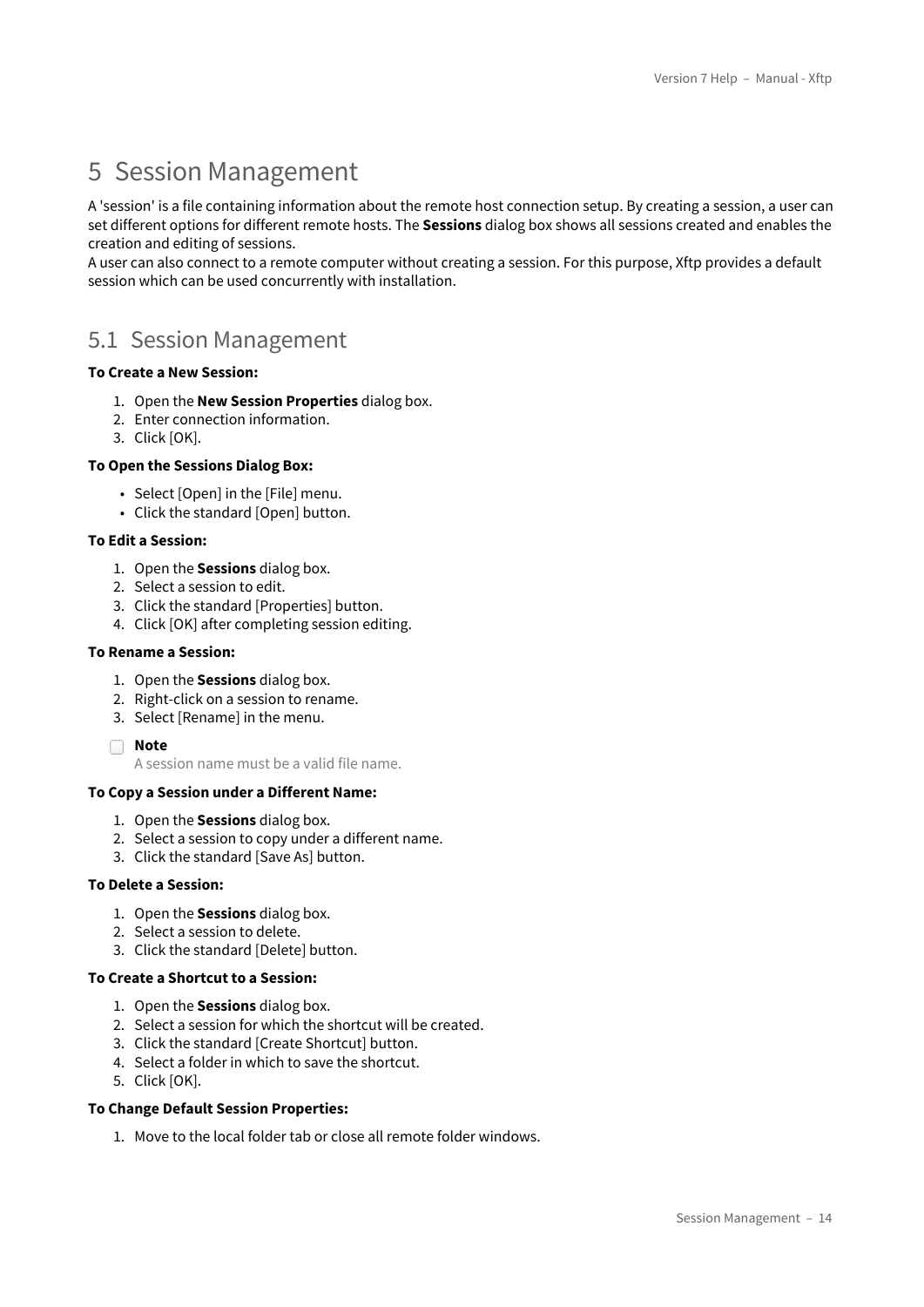2. Select [Properties] in the [File] menu. The default Session Properties dialog box is displayed.

#### **Note**

Default session properties are used when connecting with SFTP and FTP via the quick connect bar.

#### **To Create a New Session Folder:**

- 1. Open the **Sessions** dialog box.
- 2. Select [Folder] from the list displayed when the arrow button next to the standard [New] button is clicked.
- 3. Enter folder name.

#### **To Copy a Session File to Another Computer:**

- 1. Open the **Sessions** dialog box.
- 2. Click the standard [Open Session Folder] button.
- 3. Copy the session file (\*.xfp) or e-mail it to another computer.
- 4. Save session file in the following folder: "User's Documents\NetSarang Computer\7\Xftp\Sessions"

### <span id="page-14-0"></span>5.2 Session Properties

Open a **Session Properties** dialog box to edit a session or create a new session .

#### **To Open Session Properties dialog box:**

- Select [New] in the [File] menu.
- Select [Properties] in the [File] menu.
- Click the standard [Properties] button.

### <span id="page-14-1"></span>5.2.1 General Tab

Information about session connections can be set up under the general tab. In most cases, users can connect with a remote host just by setting information about the session connection.

#### **Name**

Enter a name unique to this session. The name becomes the name of the session file. It must be composed of characters valid for use in a file name.

#### **Host**

Enter the remote computer host name or IP address.

#### **Protocol**

Select a protocol to use when connecting to the remote computer. Supported protocols are SFTP and FTP.

#### **Setup**

Set detailed options when using the SFTP protocol. For detailed information, see 'SFTP Advanced Options Dialog **Box.** 

#### **Port Number**

Enter the port number of the protocol selected above. When a protocol is selected from the list of protocols, the default protocol port number is automatically entered. If the remote computer is using another port number, the user must directly enter the port number. The defaults are 22 for SFTP and 21 for FTP.

#### **Proxy Server**

Select a proxy server to use in the connection.

#### **Anonymous Login**

Login as an anonymous user. This function is available only in the FTP protocol.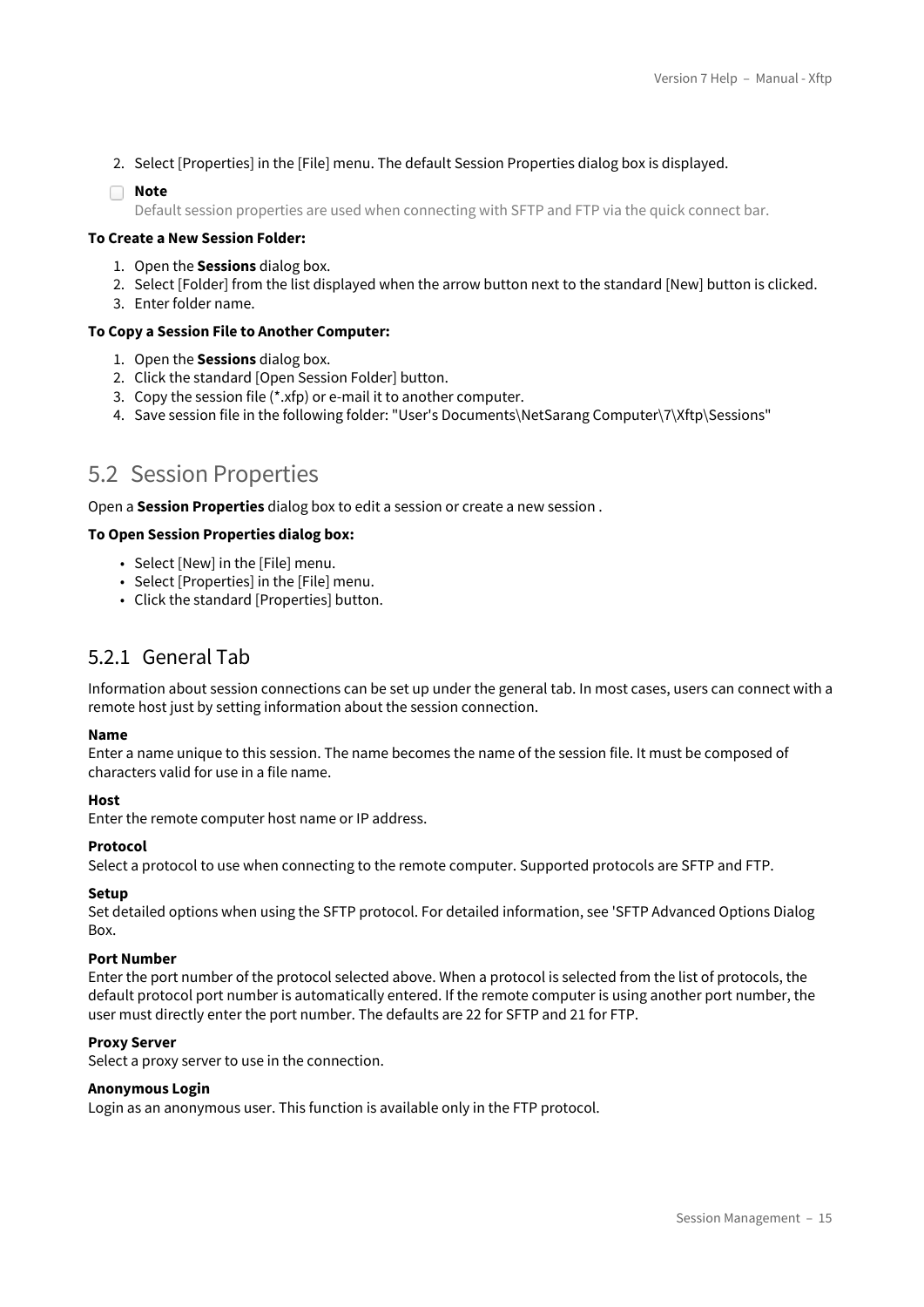#### **Use Authentication Agent**

Authentication is attempted with **Xagent** for SFTP connections. **Xagent** is an SSH authentication agent. **Xagent** stores user keys used for public key user authentication and passes them to **Xftp** when requested.

#### **Method**

Select a method to authenticate users on the remote computer.

#### **User Name**

Enter the user login name. This name is the remote computer login account. If this is left blank, a dialog box requesting a user name appears during each connection.

#### **Password**

Enter the remote computer user password to use during connection. The password is encoded and saved I nthe user's PC. Keep this section blank for greater security. If this section is left blank, a dialog box requesting user authentication appears during each connection.

#### **User Key**

Select a user key to be used when public key authentication is selected in the SFTP protocol. If this section is left blank, a dialog box requesting user authentication appears during each connection. If there are no user keys in the list, a key must be created first and be registered in the remote SSH server.

#### **Passphrase**

Enter the selected user key passphrase. The entered key passphrase is encoded and saved in the user's PC. Keep this section blank for greater security.

### <span id="page-15-0"></span>5.2.2 Options Tab

Under the options tab, detailed session options can be set. In most cases, users are not required to set options.

#### **Host Type**

Select the type of remote computer operating system. Select [Auto Detect] if the remote computer type is unknown.

#### **Use UTF-8 Encoding**

Communicate with a remote computer using UTF-8 character strings. This option must be selected when the remote computer uses UTF-8 character strings and the remote computer files hold character strings encoded in UTF-8.

#### **Send Keep Alive Messages**

Send keep alive messages to the remote computer. This function is useful when a connection is unexpectedly closed while the connection is idle. In some network environments, the gateway or firewall system forces a disconnection if data transfer is not made for a defined period of time.

#### **Auto-refresh remote folder listing**

Automatically refreshes the remote folder list after the user defined period of time (minutes).

#### **Use Passive Mode**

Connect with the remote computer in passive mode for file transfers. For details, see 'Connection in Passive Mode'. This option is not necessary when an SFTP connection is selected.

#### **Transfer Type**

Designate the type of file transfer in this session. For details, See 'Set Transfer Types'.

#### **Multiple Transfer**

Designate the number of files to be transferred simultaneously. To use this function, the server must support a multiple connection.

#### **Use Main Connection Only**

Use this option when the server allows for only a single connection. Since the main connection is used for file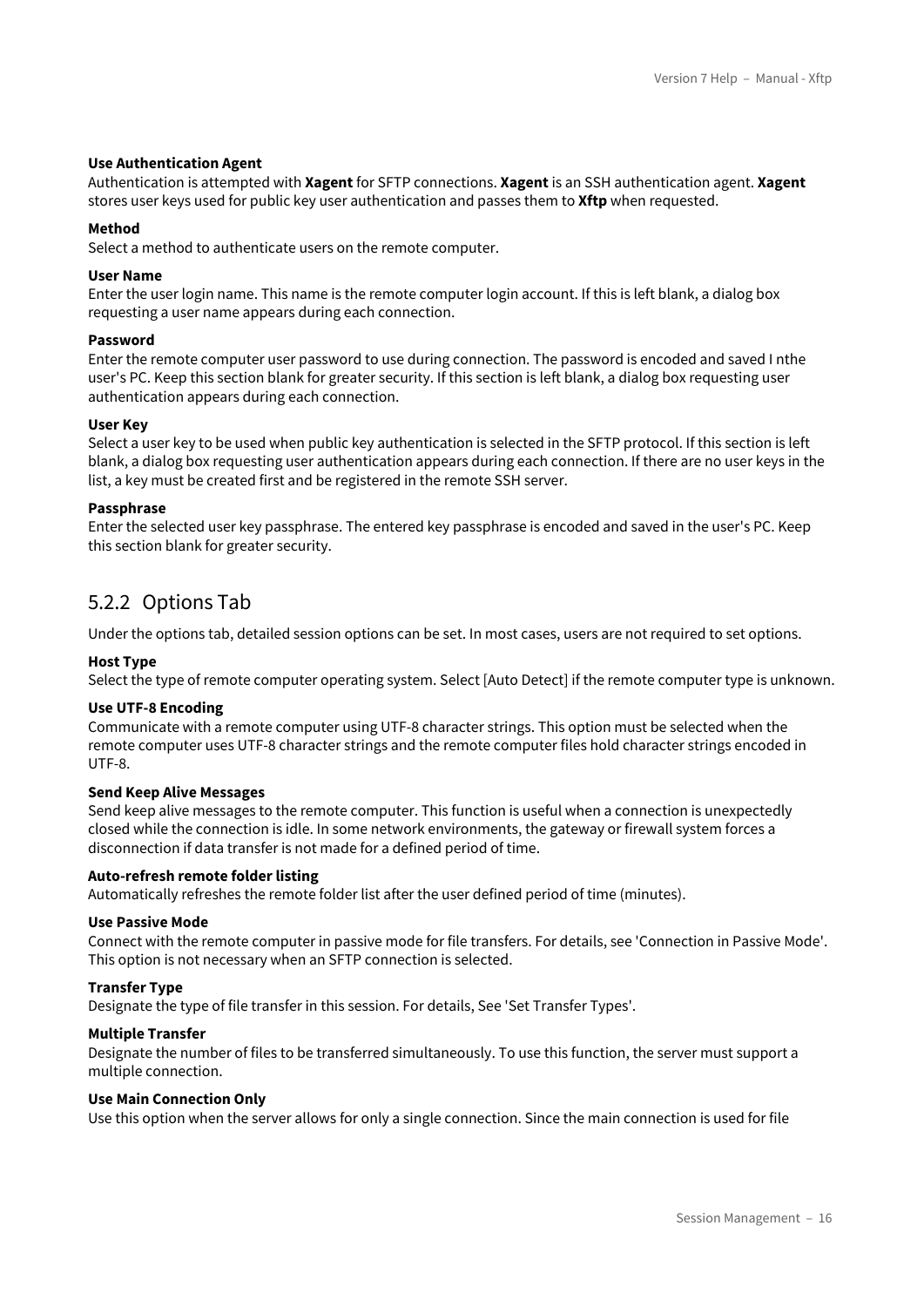transfers, files can be transferred one by one. During file transfers, functions such as file list refreshing cannot be used. This option is not necessary when an SFTP connection is selected.

#### **Local Folder**

Designate a folder to be displayed in the local folder window when a connection succeeds.

#### **Remote Folder**

Designate a folder to be displayed in the remote folder window when a connection succeeds.

## <span id="page-16-0"></span>5.2.3 SFTP Advanced Options Dialog Box

Set the various options neceesary for connections using the SFTP protocol in the **SFTP Advanced Options** dialog box. Select the SFTP protocol in the [General] tab of **Session Properties** and click [Setup] to open.

#### **Encryption**

Encryption algorithms are used to encrypt and decrypt network traffic. Users may select the preferred encryption algorithm from the list. If *<Cipher List>* is selected from the list, multiple algorithms are attempted in the order appearing in the list. To edit the list of *<Cipher List>*, click [Edit].

#### **MAC (Message Authentication Code)**

MAC is added in SSH2 for greater security and to ensure data integrity. If *<MAC List>* is selected from the list, multiple algorithms are attempted in the order appearing in the list. To edit the list of *<MAC List>*, click [Edit].

#### **Key Exchange**

Users can select the intial Key Exchange for the SSH connection. The desired algorithm can be selected from the list. If the server does not support the selected algorithm, the connection will fail.

#### **Use ZLIB Compression**

If the network speed is slow, increase speed using ZLIB compression.

#### **SFTP Server: User custom SFTP server**

SFTP is a subsystem of the SSH protocol. If the connection will not utilize the SSH protocl's default SFTP system, enter the path of the SFTP server program to use. This can be used when acquiring another user's rights after a connection has been made.

### <span id="page-16-1"></span>5.3 Export

Sessions exported from **Xftp** are made into a single convenient file. When this file is imported by another computer with **Xftp** installed, the imported sessions can be used without additional setup.

#### **To Export a Session:**

- 1. Select [Export] from the [File] menu. The **Import/Export Sessions** wizard is displayed.
	- **Note**

If 'Clear Password' is selected, the exported session file will not include the session password during the export. Also, even if 'Clear Password' is not selected, the password will only be available if imported into the same computer under the same user. To use the session with the session password on another device you must first set a Master Password on the computer from which the session file in being exported and the same exact Master Password must be set on the computer into wich the session file is to be imported.

- 2. Select the path where the exported file is to be saved and click [Next]. The session export results are displayed.
- 3. Click [Finish] to end session export.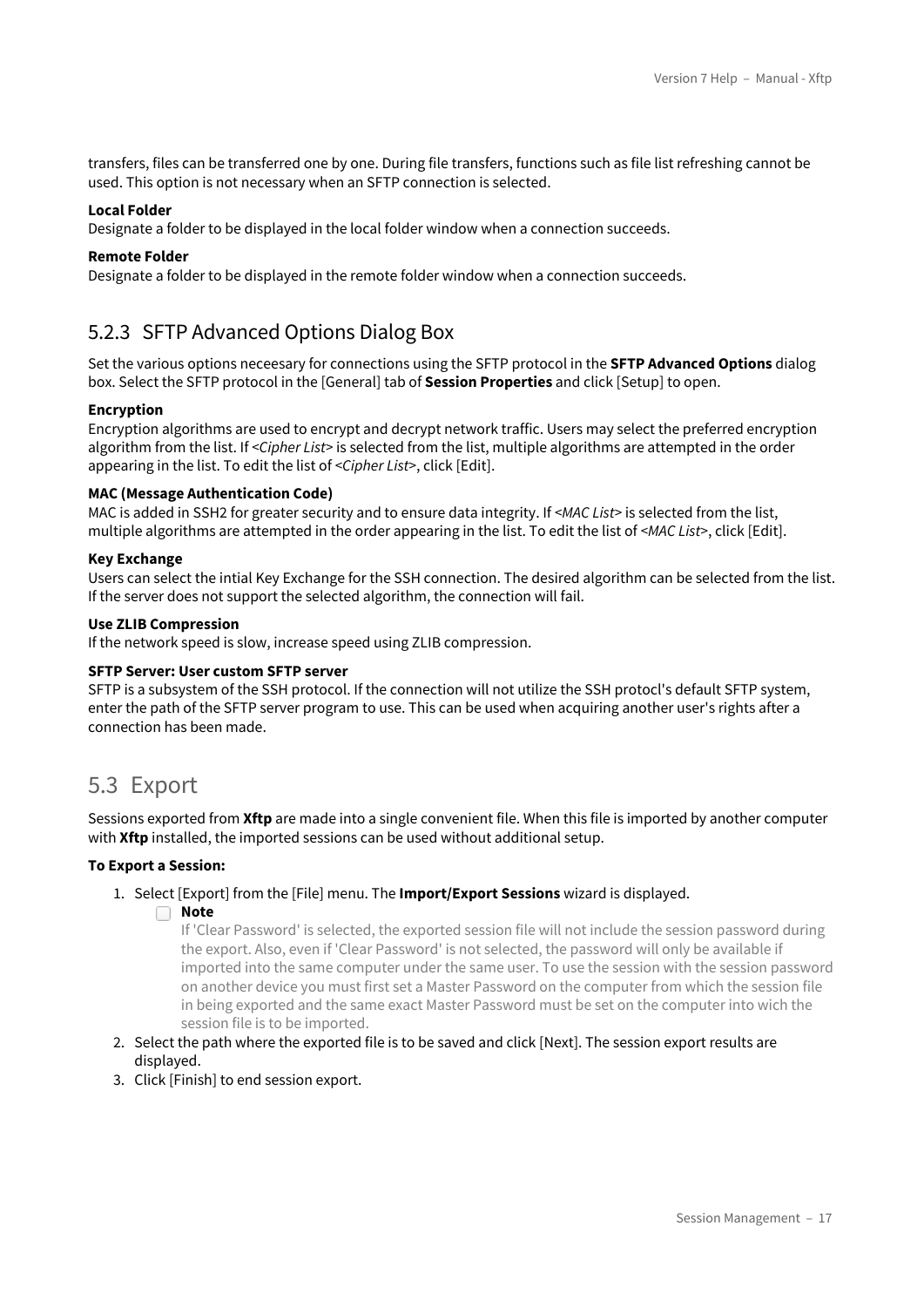## <span id="page-17-0"></span>5.4 Import

**Xftp** can import session files from another computer.

#### **To Import a Session:**

- 1. Select [Import] in the [File] menu. The **Import/Export Sessions** wizard is displayed.
- 2. Directly enter the file path exported from other computer or click the […] button to select the exported file and click [Next]. Sessions are imported and the result is displayed.
- 3. Select how to handle sesssions with the same file names.
- 4. Click [Next] to select the types of sessions to import
- 5. Click [Finish] to end session import.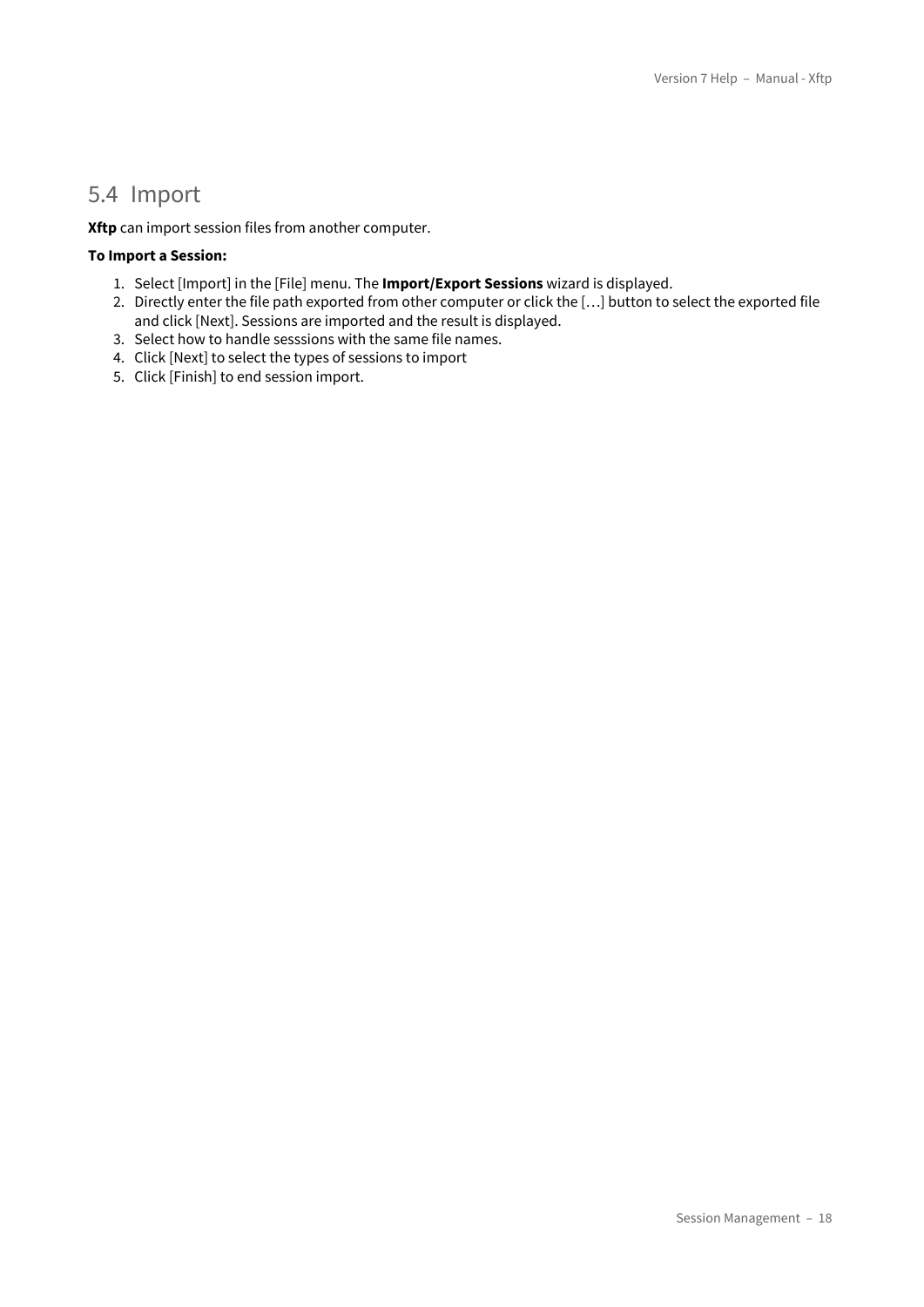## <span id="page-18-0"></span>6 Connection

**Xftp** provides various ways to connect to sessions, such as the **Sessions** dialog box, links bar, quick connect bar, and session shortcuts.

## <span id="page-18-1"></span>6.1 Connection without Session files

#### **To Connect at the Quick Connect Bar:**

- 1. Select the [Quick Connect Bar] in the [View] [Toolbars] menu.
- 2. Enter the host name or IP address in addition to the protocol into the quick connect bar as follows:
	- ftp://hostname
	- sftp://hostname
	- Host Name or IP address

**Note**

If a protocol is not entered, the protocol defined in the default session properties is used.

- 3. Enter user name and password. If this process is omitted, an authentication window is displayed according to the authentication method selected in the default session properties.
- 4. Type Enter or click [Connect].

**Note**

For details on the quick connect bar, see 'Quick Connect Bar'.

#### **Connection from the Recent Sessions:**

- 1. Select [Recent Sessions] in the [File] menu.
- 2. User authentication of the selected session is performed.

**Note** ∩

If user authentication is registered in the registration information of the selected session, step 2 is skipped.

## <span id="page-18-2"></span>6.2 Quick Connect Bar

The quick connect bar allows users to connect to a server quickly using only minimal information, without using a session file.

#### **Host Name or IP Address**

Enter the remote computer host name or IP address. Use the following format:

[protocol://][user:password@]host name[:font][/][path]

The available protocols are *sftp* and *ftp*. The default protocol is the one defined by the user in the default session properties. The default port number for each protocol is:

- sftp:22
- ftp:21

Examples are listed below.

| <b>Example</b> | <b>Description</b>                                                                                      |
|----------------|---------------------------------------------------------------------------------------------------------|
| toobar.com     | Connect to footbar.com via the protocol and a port number<br>defined in the default session properties. |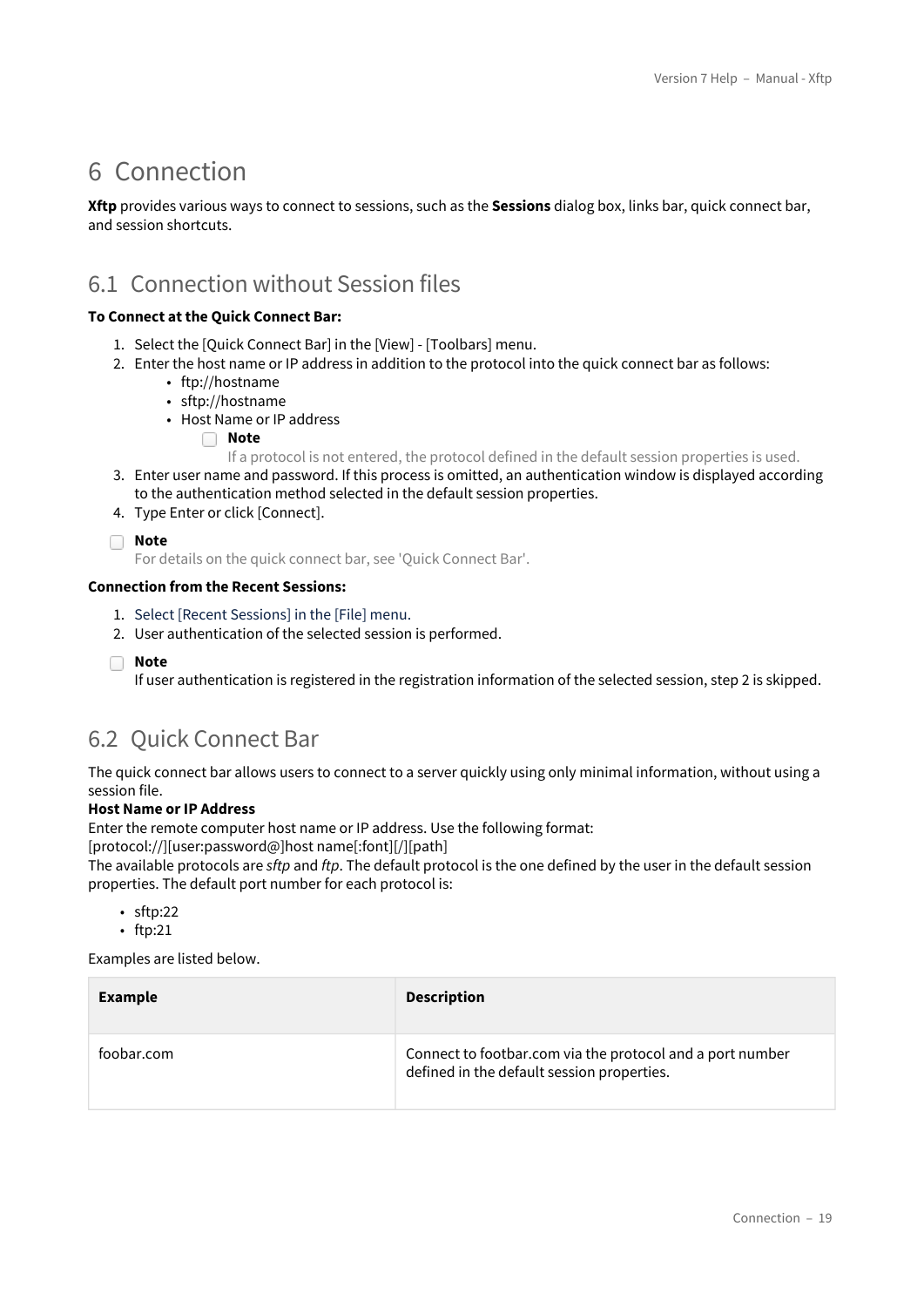| <b>Example</b>               | <b>Description</b>                                                                                                        |
|------------------------------|---------------------------------------------------------------------------------------------------------------------------|
| sftp://kay@foobar.com/       | Connect to foobar.com via the SFTP protocol. User account is<br>kay and the default port number is used.                  |
| sftp://kay@foobar.com:12345/ | Connect to port 12345 of foobar.com with the SFTP protocol.<br>User account is kay.                                       |
| ftp://foobar.com/            | Connect to foobar.com via the FTP protocol. User account is not<br>designated and the default connection port is port 21. |

#### **Note**

**Xshell** is executed when SSH and TELNET protocols are entered. The **Xshell** program must be installed on the user's PC.

#### **User Name**

Enter the user name for login. The user name is the login account of the remote computer. If this section is left blank, a dialog box requesting a user name appears during connection.

#### **Password**

Enter the remote computer user name password. If this section is left blank, a dialog box requesting user authentication appears during connection.

## <span id="page-19-0"></span>6.3 Connection with Session files

If a remote host is connected to frequently, users can create session files for easy access in the future. Users can connect to remote hosts via saved session files in multiple ways.

#### **To Connect from the Sessions Dialog Box:**

- 1. Open the **Sessions** dialog box.
- 2. Select a session file for connection.
- 3. Click [Connect].

#### **To Connect with a Shortcut:**

1. Double-click the shortcut icon of a session file.

## <span id="page-19-1"></span>6.4 Disconnect and Reconnect

It is possible to disconnect or reconnect at any time without closing the remote folder window. During reconnection, user authentication information used in the previous connection is reused and therefore the user authentication process is not required.

#### **To Disconnect:**

1. Click the standard [Disconnect] button.

#### **To Reconnect:**

1. Click the standard [Reconnect] button.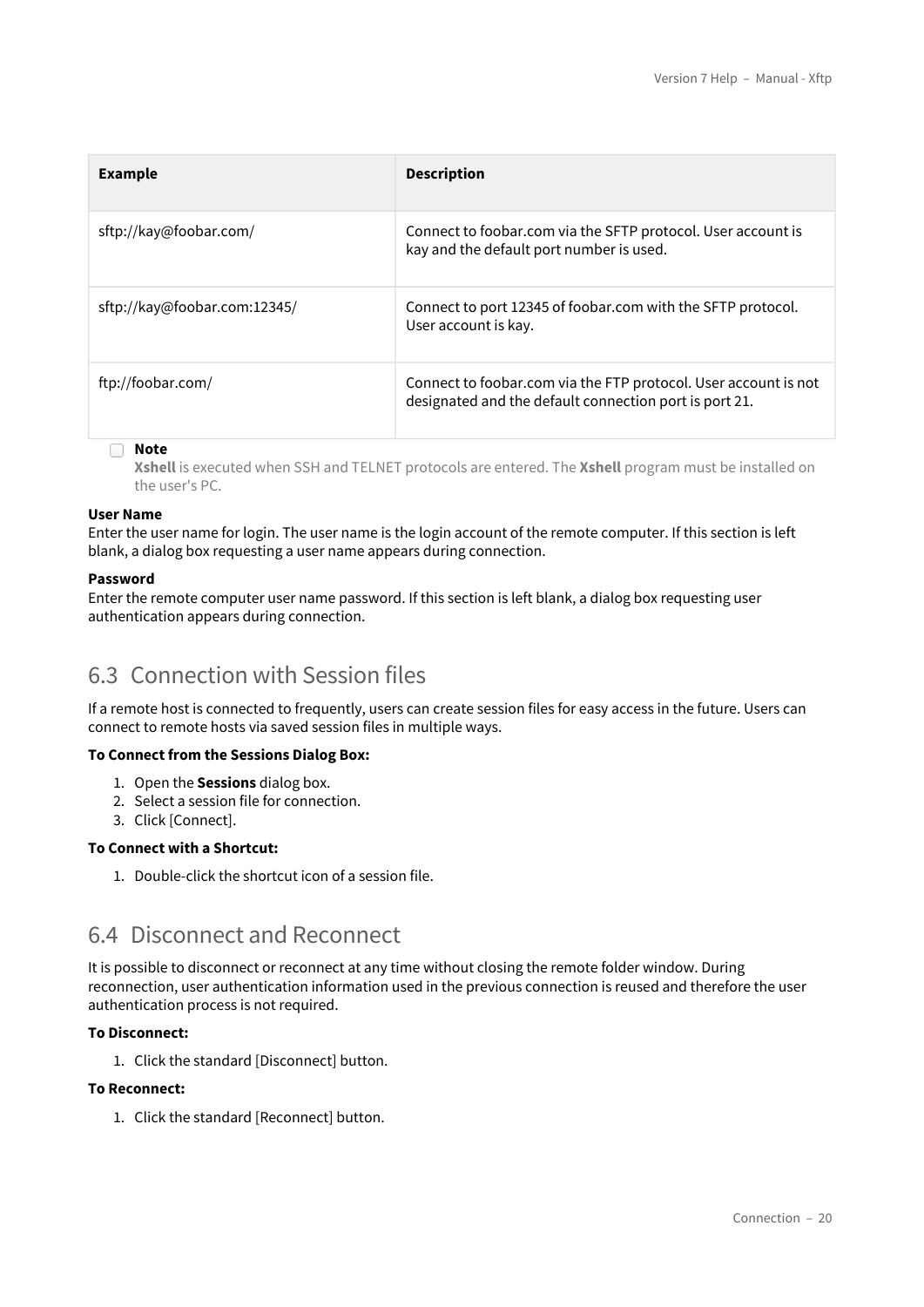#### **Note**

To utilize reconnection, the remote folder window must not be closed.

## <span id="page-20-0"></span>6.5 Connection in Passive Mode

For FTP connections, connections in passive mode is available. In passive mode, the remote FTP server waits for **Xftp** to establish the data connection. Select passive mode to use **Xftp** inside a firewall.

#### **For Connection in Passive Mode Using a Session File:**

- 1. Open the **Sessions** dialog box.
- 2. Select a session for connection.
- 3. Click the standard [Properties] button.
- 4. Click the [Options] tab in the **Session Properties** dialog box.
- 5. Select [Use Passive mode].
- 6. Click [OK].
- 7. Connect with the session file.

#### **For Connection in Passive Mode Using the Quick Connect Bar:**

- 1. Move to the local folder tab or close all remote folder windows.
- 2. Select one of the following methods:
	- Select [Properties] in the [File] menu.
	- Click the standard [Properties] button.
- 3. Click the [Options] tab in the default **Session Properties** dialog box.
- 4. Select [Use Passive mode].
- 5. Click [OK].
- 6. Connect from the quick connect bar.

## <span id="page-20-1"></span>6.6 Connection in Active Mode

For FTP connection, connection in active mode is available. When a file is transferred in active mode, **Xftp** waits for the FTP server to establish the data connection. Transfer may fail if active mode is selected when using **Xftp** inside a firewall.

#### **For Connection in Active Mode Using a Session:**

- 1. Open the **Sessions** dialog box.
- 2. Select a session for connection.
- 3. Click the standard [Properties] button.
- 4. Click the [Options] tab in a **Session Properties** dialog box.
- 5. Clear [Use Passive mode].
- 6. Click [OK].
- 7. Connect with session.

#### **For Connection in Active Mode Using the Quick Connect Bar:**

- 1. Move to local folder tab or close all remote folder windows.
- 2. Select one of the following methods:
	- Select [Properties] in the [File] menu.
	- Click the standard [Properties] button.
- 3. Click the [Options] tab in the default **Session Properties** dialog box.
- 4. Clear [Use Passive mode].
- 5. Click [OK].
- 6. Connect from quick connect bar.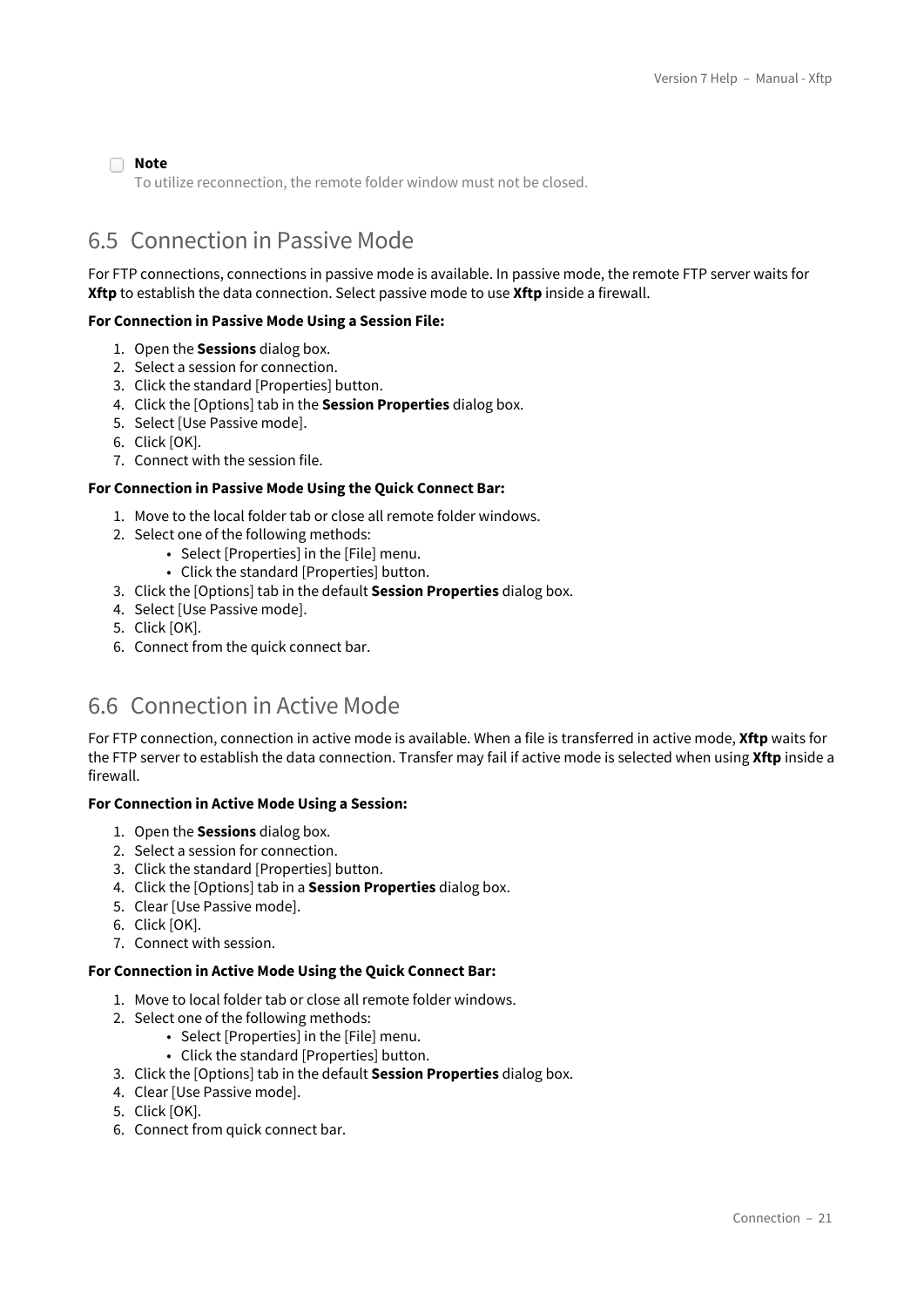## <span id="page-21-0"></span>6.7 Connection with Kerberos

Xftp 6 supports MIT GSSAPI Kerberos and Microsoft's SSPI Kerberos authentication. This article assumes that you have a working Kerberos server and client.

#### **To creat a new Kerberos session**

- 1. Select [New] from the [File] menu
- 2. Enter a session name in [Name].
- 3. Select SFTP from the [Protocols] list.
- 4. Select **GSSAPI** from the [Method] list in the Login section.

#### **Note** n.

If the PC running Xftp is utilizing an Xftp supported Kerberos module, Xftp can only automatically authenticate to the SFTP server if GSSAPI authentication is selected.

- 5. To change the GSSAPI settings, click the [Setup] button to open the 'Setup GSSAPI' dialog box.
	- **Note**

To connect to another server using Kerberos authentication from a server using Kerberos authentication, select the 'Allow GSSAPI credential delegation' option.

- 6. Click [OK] to save the GSSAPI settings .
- 7. Enter the user name.
- 8. Click [OK] to save the session file.
- 9. Click [Connect] to connect immediately or select the session file from the Sessions Dialog Box to connect.

You have finished creating a session that will use the Kerberos module. When this session opens, it will try to use the Kerberos credential for the specified user. It has to be the same user you defined in the Network Identity Manager.

## <span id="page-21-1"></span>6.8 Connection with PKCS\_11

PKCS #11 is one of the public key cryptography standards. Xftp 6 can connect to a remote SFTP server using a PKCS #11 encrypted hardware security token (HSM) or a smart card's RSA key. To create a new PKCS#11 session:

- 1. Select [New] from the [File] menu.
- 2. Enter a session name in [Name].
- 3. Select SFTP from the [Protocols] list.
- 4. Select **PKCS11** from the [Method] list in the Login section.
- 5. Click the [Setup] button to open the 'Setup PKCS11' dialog box.
- 6. Enter the path of the middleware program that can connect to the hardware token that contains the user key. Or click […] to browse for it.
- 7. If the pin number is set in the hardware token, enter the pin number. Enter the user name.
- 8. Click [OK] to save the session file .
- 9. Click [Connect] to connect immediately or select the session file from the Sessions Dialog Box to connect.

## <span id="page-21-2"></span>6.9 Set Startup Folder

Users can set remote and local folders for Xftp 6 to automactially navigate to once a connection is established. Users may find it convenient to set a frequently used folder to save time.

#### **To Set Local Startup Folder:**

- 1. Open the **Sessions** dialog box.
- 2. Select a session.
- 3. Click the standard [Properties] button.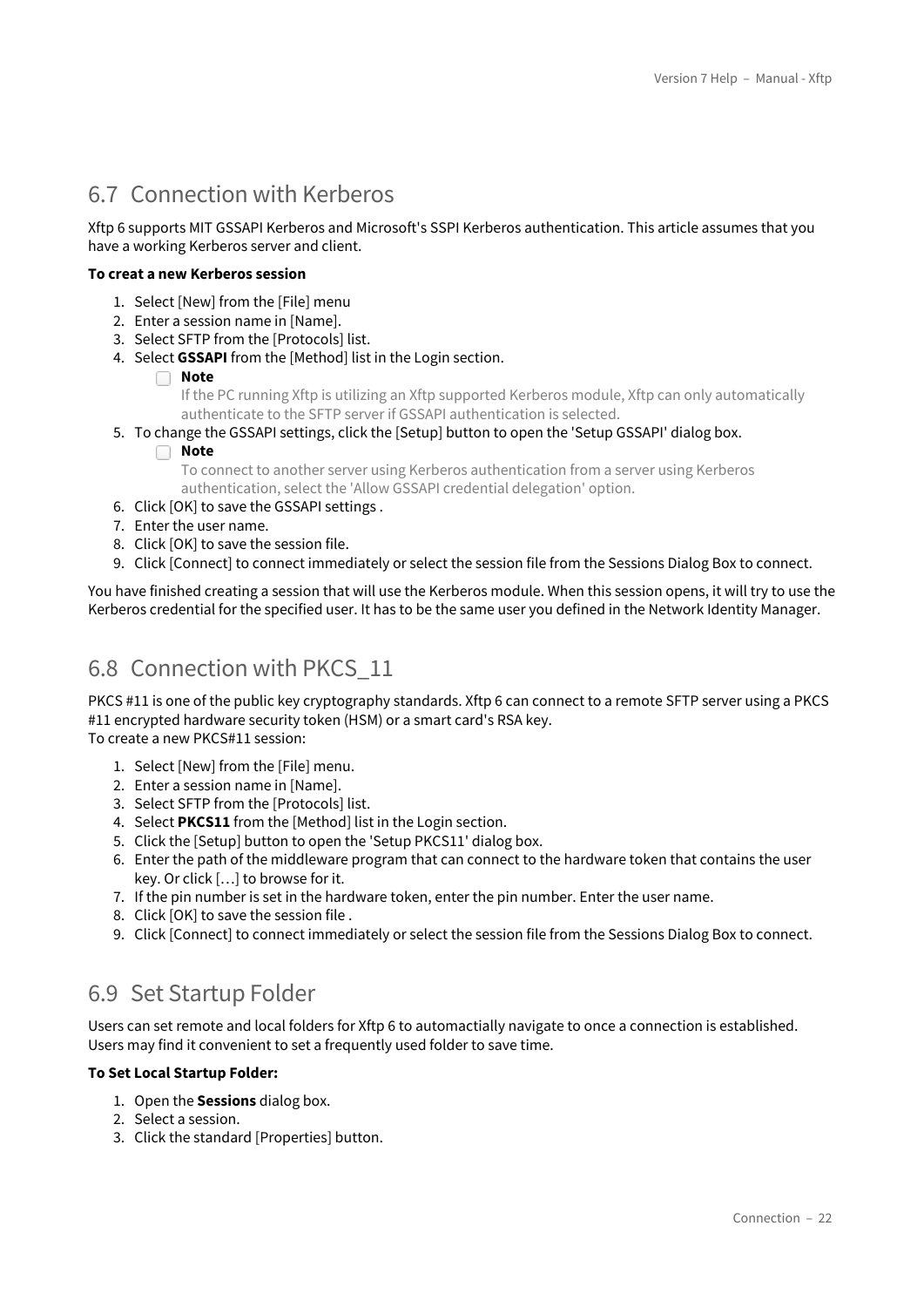- 4. Click the [Options] tab in a **Session Properties** dialog box.
- 5. Select one of the following methods:
	- Enter the startup folder in the [Local Folder].
	- Click […] and select a folder from the **Browse For Folder** dialog box.
- 6. Click [OK].

#### **To Set Remote Startup Folder:**

- 1. Open the **Sessions** dialog box.
- 2. Select a session.
- 3. Click the standard [Properties] button.
- 4. Click the [Options] tab from the **Session Properties** dialog box.
- 5. Enter the startup folder in the [Remote Folder].
- 6. Click [OK].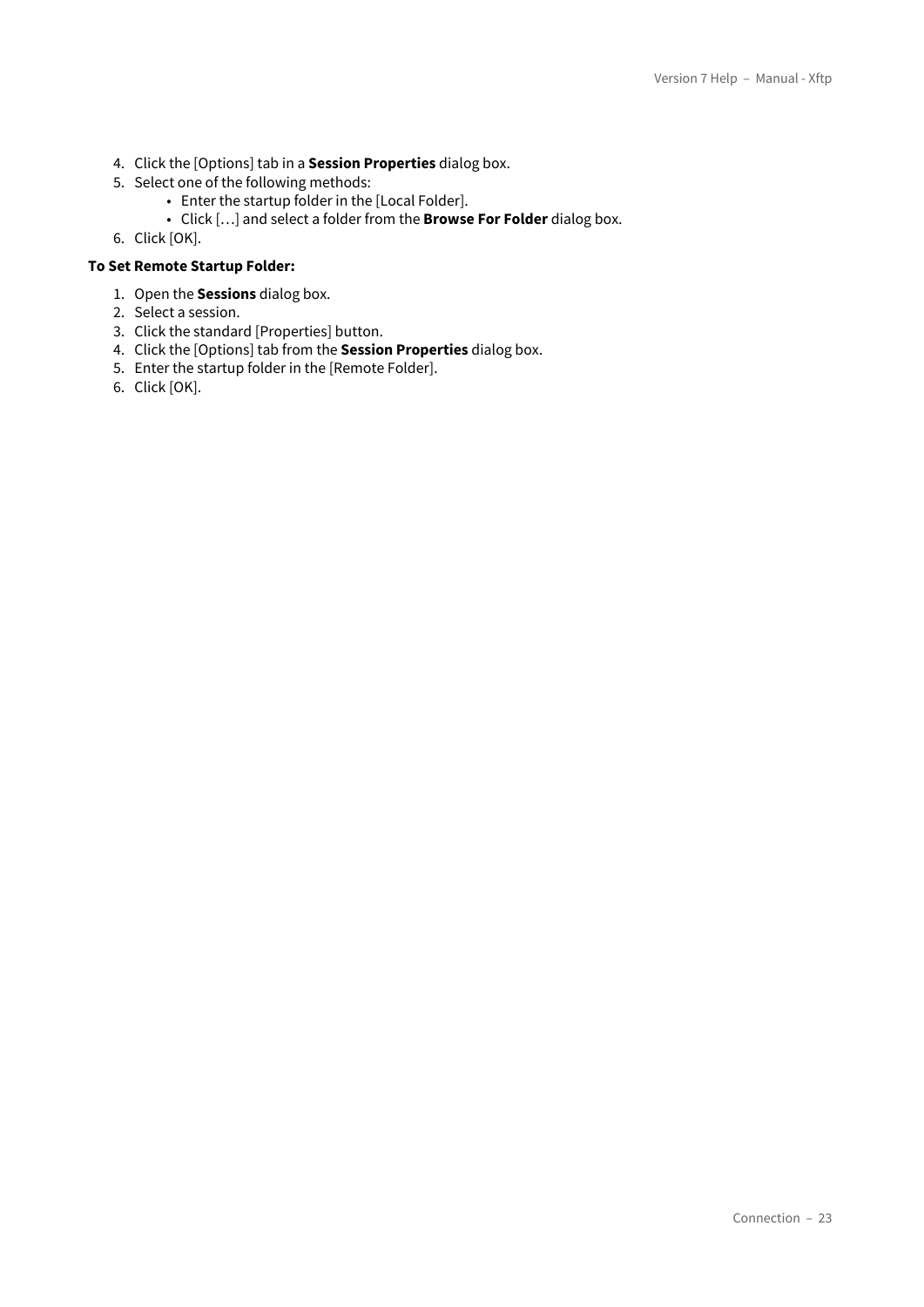## <span id="page-23-0"></span>7 Security

**Xftp** supports public key user authentication.

Host keys and user key databases created in **Xftp** can be used in **Xmanager** and **Xshell** programs. Once a public key is created, it can be used in all programs without additional configuration.

## <span id="page-23-1"></span>7.1 Public Key User Authentication

For public key user authentication, a pair of user keys must be created comprised of a public key and a private key. While public key authentication is carried out, the private key is used by **Xftp** to create a user signature and the public key is used by SSH server to check the signature.

A user key can be created in either the SSH server or **Xftp**. If the user key was created from the server, the private key must be registered in the **Xftp** private key repository using the **Xftp** import function. If the user key was created from **Xftp**, the public key must be registered in the server.

#### **To Create a User Key:**

- 1. Select [New User Key Wizard] from the [Tools] menu.
- 2. Create a user key according to instructions given by the **New User Key Wizard**.

#### **Note**

Register a public key in a server at the last stage of key creation. Registration methods vary depending on server types.

- *SSH1*: Copy the public key text and save it to \$HOME/.SSH/authorized\_keys file. Execute the following command to turn off the write permission of the files and directories. \$ cd\$ chmod go-w . .ssh .ssh/ authorized\_keys
- *SSH2-OpenSSH*: OpenSSH servers use this format. Copy the public key text and save it to \$HOME/.SSH/ authorized keys2 file. Execute the following command to turn off the write permission of the files and directories. \$ cd\$ chmod go-w . .ssh .ssh/authorized\_keys2
- *SSH2-IETF SECSH*: Some commercial SSH servers, such as the ssh.com server, use this format. Save the public key under an intrinsic name, such as mypublickey.pub, and copy it to \$HOME/.ssh2 directory. Add the following line to the \$HOME/.ssh2/authorization file: Key mypublickey.pub Execute the following command to turn off the write permission of the files and directories. \$ cd \$ chmod go-w . .ssh2\$ chmod go-w .ssh2/ authorization .ssh2/mypublickey.pub

#### **To Register a Public Key in a Server:**

- 1. Select [User Key Manager] from the [Tools] menu and the **User Keys** dialog box is displayed.
- 2. Select a user key to register.
- 3. Click [Properties]. The **User Key Properties** dialog box is displayed.
- 4. Click the [Public Key] tab.
- 5. Select an appropriate type from the [Public Key Format] list.
- 6. Save user key by clicking [Save as a file] or copy the key and register it to the server according to public key registration methods above.

#### **To Change the User Key Passphrase:**

- 1. Open the **User Keys** dialog box.
- 2. Select a user key for which to change the passphrase.
- 3. Click [Properties]. The **User Key Properties** dialog box is displayed.
- 4. Click the [General] tab.
- 5. Click [Change Passphrase].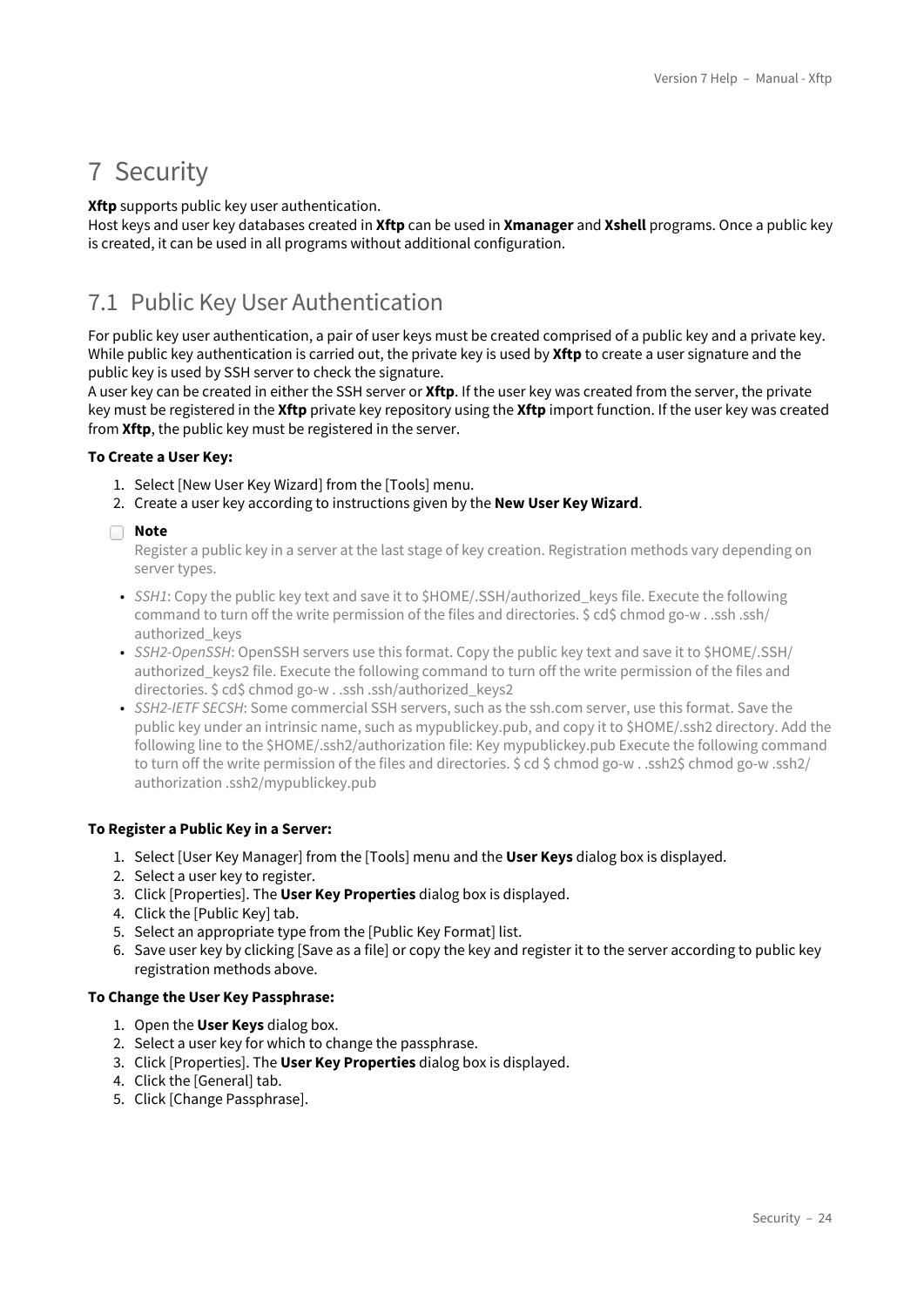#### **Note**

Import, export, rename, delete, and create a user key in the 'User Keys Dialog Box'.

### <span id="page-24-0"></span>7.1.1 User Keys Dialog Box

The **User Keys** dialog box enables the creation and management of user keys. Open the **User Keys** dialog box by selecting [User Key Manager] from the [Tools] menu.

#### **Import**

Select and import user key files by opening the **Open** dialog box. Currently, **Xftp** can read SSH1 protocol RSA keys, OpenSSH SSH2 protocol RSA/DSA keys, SSH.com keys, and NetSarang user keys.

#### **Export**

Save the selected user key file by opening the **Save** dialog box. Exported file types are NetSarang user keys or the OpenSSH SSH2 format. NetSarang Computer user key format files(\*.pri) can be used in programs developed by NetSarang Computer, Inc.

#### **Delete**

Delete the selected user key from the database.

#### **Properties**

Show user key attributes. Type, length, fingerprint, and public key may be viewed, and the key passphrase may be changed.

#### **Generate**

Open the **New User Key Wizard**.

## <span id="page-24-1"></span>7.2 Host Key Management

A host key is a remote host public key, and users can verify the host via its fingerprint. The remote host sends its own public key to **Xftp** when a connection is made. For cases where a host is connected to for the first time or where the host key is not saved in the database, a **SSH Security Warning** dialog box is displayed. If the host key is valid and reliable, it can be saved in the host key database.

### <span id="page-24-2"></span>7.2.1 SSH Security Warning Dialog Box

The **SSH Security Warning** dialog box is displayed when the remote host key is not saved in the host key database or when the fingerprints of the saved host key differs from the remote host key.

#### **Accept Once**

Accept a host key for this connection only. The host key is not saved and the same dialog box is displayed at the next connection. This is useful when a server host key changes often or the user rarely connects to the server.

#### **Accept and Save**

Save host key and process the connection. This dialog box does not open on the next connection. This is useful when the fingerprint is correct and the user connects to the host frequently.

#### **Cancel**

Host key is not accepted and connection is cancelled.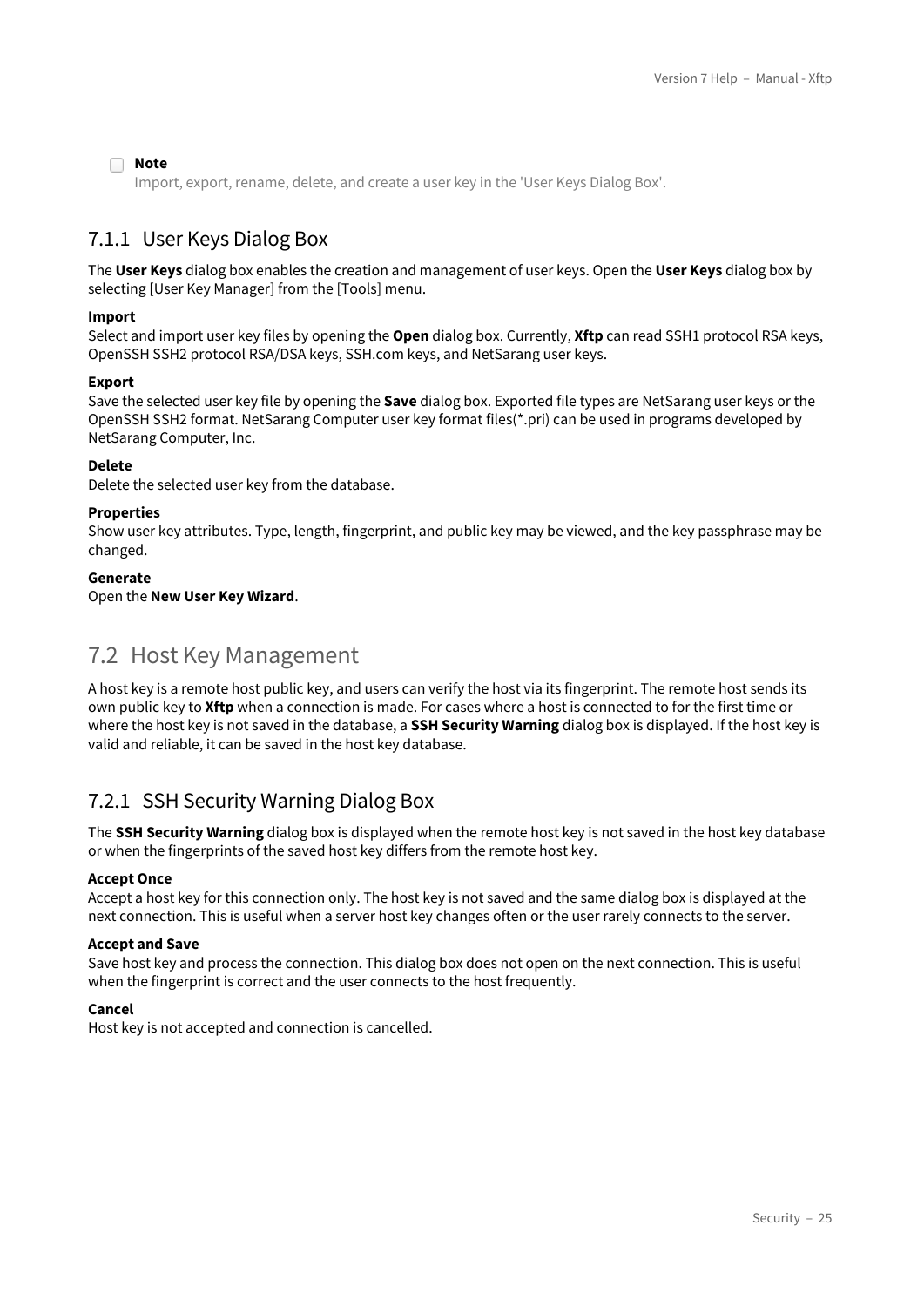## <span id="page-25-0"></span>7.2.2 Host Keys Dialog Box

The **Host Keys** dialog box permits users to manage host keys of remote hosts to which connectoin is allowed. The **Host Keys** dialog box can be opened by selecting [Host Key Manager] in the [Tools] menu.

#### **Import**

Import host keys by opening the **Open** dialog box. Imported host keys are saved in the host key database and displayed in the **Host Keys** dialog box. Files saved as SECSH public keys can be imported.

#### **Export**

Export the selected host key by opening the **Save** dialog box. The exported keys are saved as SECSH public keys and can be used in other programs.

#### **Remove**

Remove selected host key from the database.

#### **View**

Open a selected host key file with notepad.

## <span id="page-25-1"></span>7.3 Master Password

Master password can be used to save passwords more securely using the user defined master password**. Xftp** saves all password information in an encrypted format. However, since passwords are encrypted using a fixed key, it has a risk of being exploited by hackers. When the master password is enabled and set, it is mixed in during password encryption adding an additional layer of security.

Master password uses a user defined keyword to encrypt the password section of the session data. When the master password is enabled, Xftp asks for the master password every time a new Xftp instance is started and a session is open. If the correct master password in not inputted, the session's password is not able to be utilized and must be entered again manually preventing unauthorized access.

#### **Note**

Be sure to remember your master password. If you lose your master password, there is no way to retrieve the password information stored in the session files. Maser Password settings are applied simultaneously to Xmanager, Xshell, and Xftp sessions.

### **To Enable Master Password:**

- 1. Click on the **Tools** menu and then select **Set Master Password**.
- 2. In the **Master Password** dialog box, enter a new master password in the **New Password** field.
- 3. In the **Confirm Password** field, enter the new password again.
- 4. Click **OK** to save the changes.

Once master password is enabled, all sessions saved in the default location are re-encrypted using the new master password.

#### **To Change Master Password:**

- 1. Click on the **Tools** menu and then select **Set Master Password**.
- 2. In the Change area click **Change** to open the Master Password Change dialog box..
- 3. Enter the current master password in the **Current Password** field.
- 4. Enter the new master password in the **New Password** field.
- 5. Enter the new password one more time in the **Confirm Password** field.
- 6. Click **OK** to save the changes.

#### **To Disable Master Password:**

1. Click on the **Tools** menu and then select **Set Master Password**.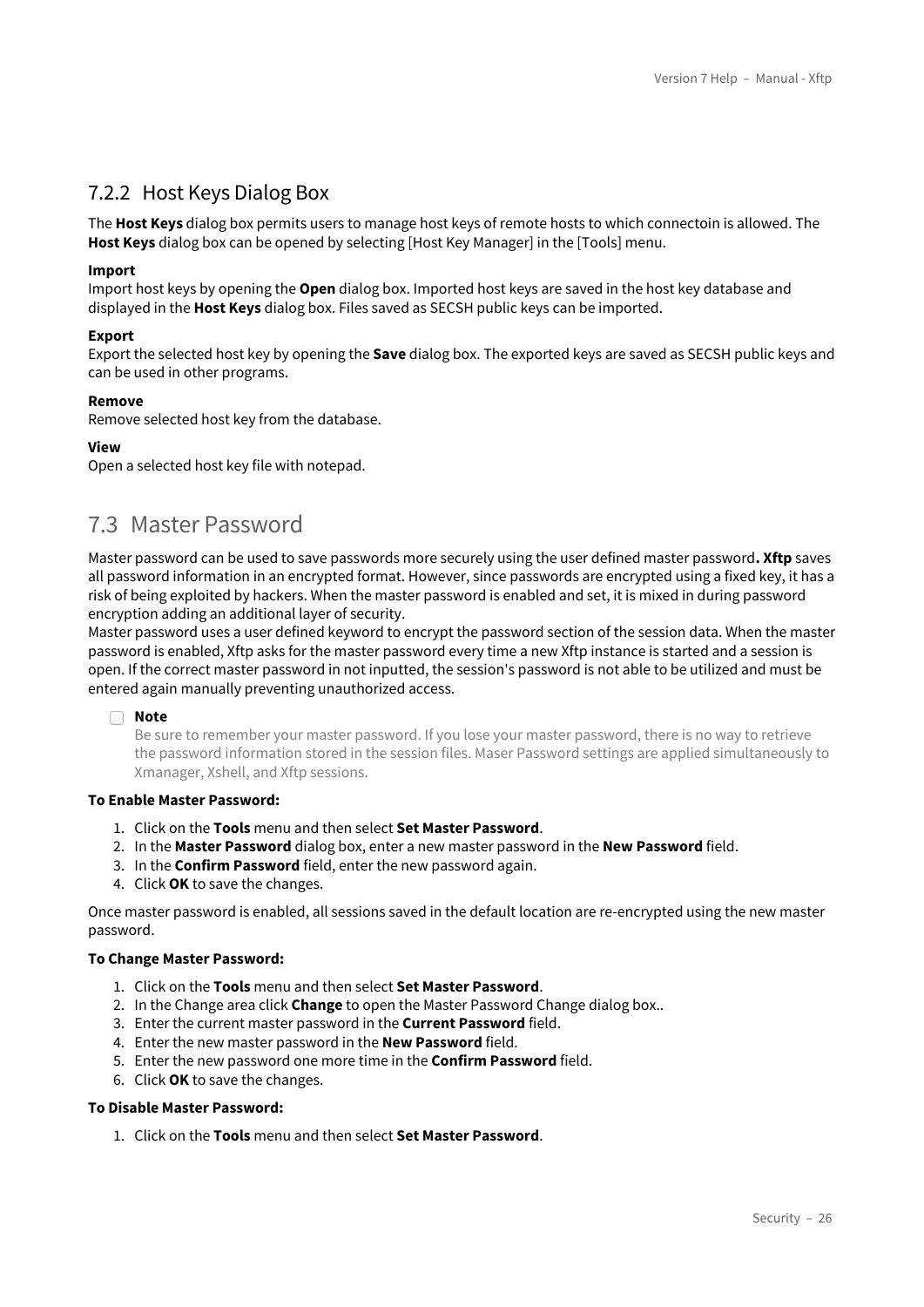- 2. Click the **Remove** button to open the Remove Master Password dialog box.
- 3. In the Remove Master Password dialog box, enter the master password and click **OK.**

#### **To Reset the Master Password:**

- 1. Click on the **Tools** menu and then select **Set Master Password**.
- 2. Click the **Reset** button to open the Reset Master Password dialog box.
- 3. In the Reset Master Password dialog box, click **Reset Master Password** and click **OK.**

#### **Note**

Reset of the master password can be used if your forgot your master password or if you would like to clear all the passwords stored in your sessions.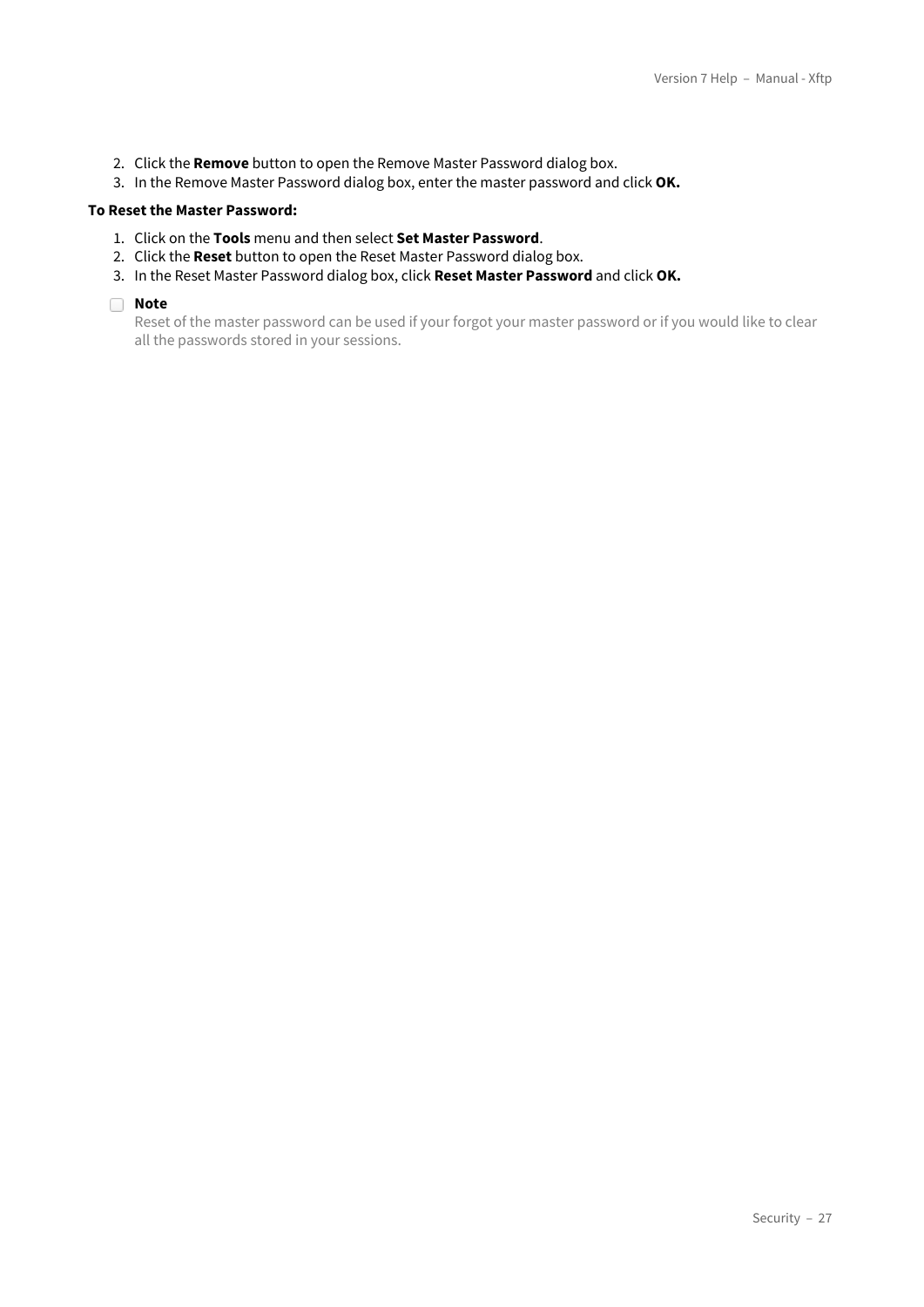## <span id="page-27-0"></span>8 File Transfer

**Xftp** provides various transfer methods. User can transfer using the left/right buttons, drag & drop, and copy & paste. For redundant files, Xftp provides overwriting and continued downloading as well as renaming and skipping functions. In addition, **Xftp can** transfer several files simultaneously to increase overall transfer speed. For folder unit transfers, **folder lists can be displayed in a** tree so users can easily check the transfer status.

## <span id="page-27-1"></span>8.1 Download

#### **To Download Using the Menu:**

- 1. Select a file to download from the remote folder window.
- 2. Use one of the following methods:
	- Select [Transfer to Left] or [Transfer to Right] from the [Commands] menu.
	- Right-click on the remote folder window and select [Transfer].
	- Click the standard [Transfer to Left] or [Transfer to Right] buttons.

#### **To Download Using Drag & Drop:**

- 1. Select a file to download from the remote folder window.
- 2. Drag the selected file and drop it in the local folder window.

#### **Note**

User can also drag files from the remote folder window and drop them directly into the desktop or Windows Explorer.

#### **To Download Using Copy & Paste:**

- 1. Select a file to download from the remote folder window.
- 2. Use one of the following methods:
	- Select [Copy] from the [Edit] menu.
	- Right-click on the remote folder window and select [Copy].
- 3. Click the local folder window.
- 4. Use one of the following methods:
	- Select [Paste] from the [Edit] menu.
	- Right-click on the local folder window and select [Paste].

#### **To Download After Creating a Transfer List:**

- 1. Select a file to download from the remote folder window.
- 2. Right-click on the remote folder window and select [Queue].

#### **To Resume Paused File/Directory Download:**

Select one of the following methods:

- Right-click on the paused transfer in the transfer queue pane, and then click [Resume].
- Right-click on the transfer queue pane and select [Resume All].

## <span id="page-27-2"></span>8.2 Upload

#### **To Upload Using the Menu:**

- 1. Select a file to upload from the local folder window.
- 2. Select one of the following methods:
	- Select [Transfer to Left] or [Transfer to Right] from the [Commands] menu.
	- Right-click on local folder window and select [Transfer].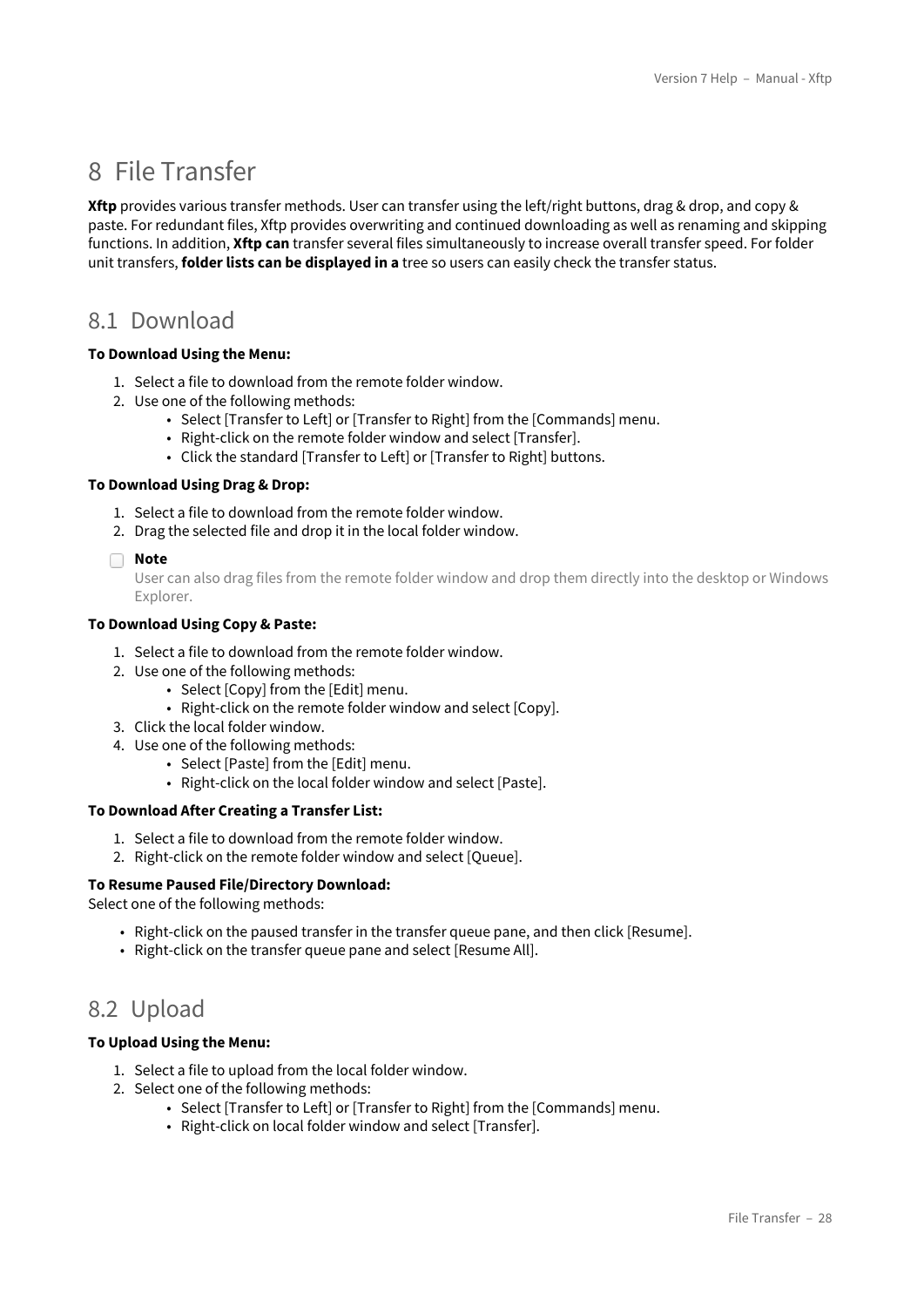• Click the standard [Transfer to Left] or [Transfer to Right] button.

#### **To Upload Using Drag & Drop:**

- 1. Select a file to upload from local folder window.
- 2. Drag the selected file and drop it in remote folder window.
- **Note**

User can also drag files directly from the desktop or Windows Explorer and drop them into the remote folder window.

#### **To Upload Using Copy & Paste:**

- 1. Select a file to upload from the local folder window.
- 2. Select one of the following methods:
	- Select [Copy] from the [Edit] menu.
	- Right-click on the local folder window and select [Copy].
	- Click the standard [Copy] button.
- 3. Click the remote folder window.
- 4. Select one of the following methods:
	- Select [Paste] from the [Edit] menu.
	- Right-click on the remote folder window and select [Paste].
	- Click the standard [Paste] button.

```
Note
```
Users can also copy a file from Windows Explorer and paste it into the remote folder window.

#### **To Upload After Creating a Transfer List:**

- 1. Select a file to upload from the local folder window.
- 2. Right-click on the local folder window and select [Queue].

#### **To Resume Paused File/Directory Upload:**

Select one of the following methods:

- Right-click on the paused transfer in the transfer queue pane, and then click [Resume].
- Right-click on the transfer queue pane and select [Resume All].

## <span id="page-28-0"></span>8.3 Synchronize Folder

#### **To Synchronize the Local and Remote Folder:**

- 1. Open the local and remote folders to synchronize.
- 2. Click the standard [Synchronize Folders] button. The **Synchronization** dialog box will open.
- 3. To change the synchronization target folders, select the folders in the [Left] and [Right] areas.
- 4. Select the desired [Synchronization Direction] and click [Compare]
- 5. Click [Transfer]. Synchronization starts as file upload/download is carried out.

**Note**

Clicking [Queue] instead of [Transfer] will not start a file transfer immediately and instead, the file is added to the transfer list. Start synchronization by selecting either [Resume] or [Resume All] from the transfer queue.

### <span id="page-28-1"></span>8.3.1 Synchronization Options

Options provided in the **Synchronization** dialog box. **Synchronization Direction**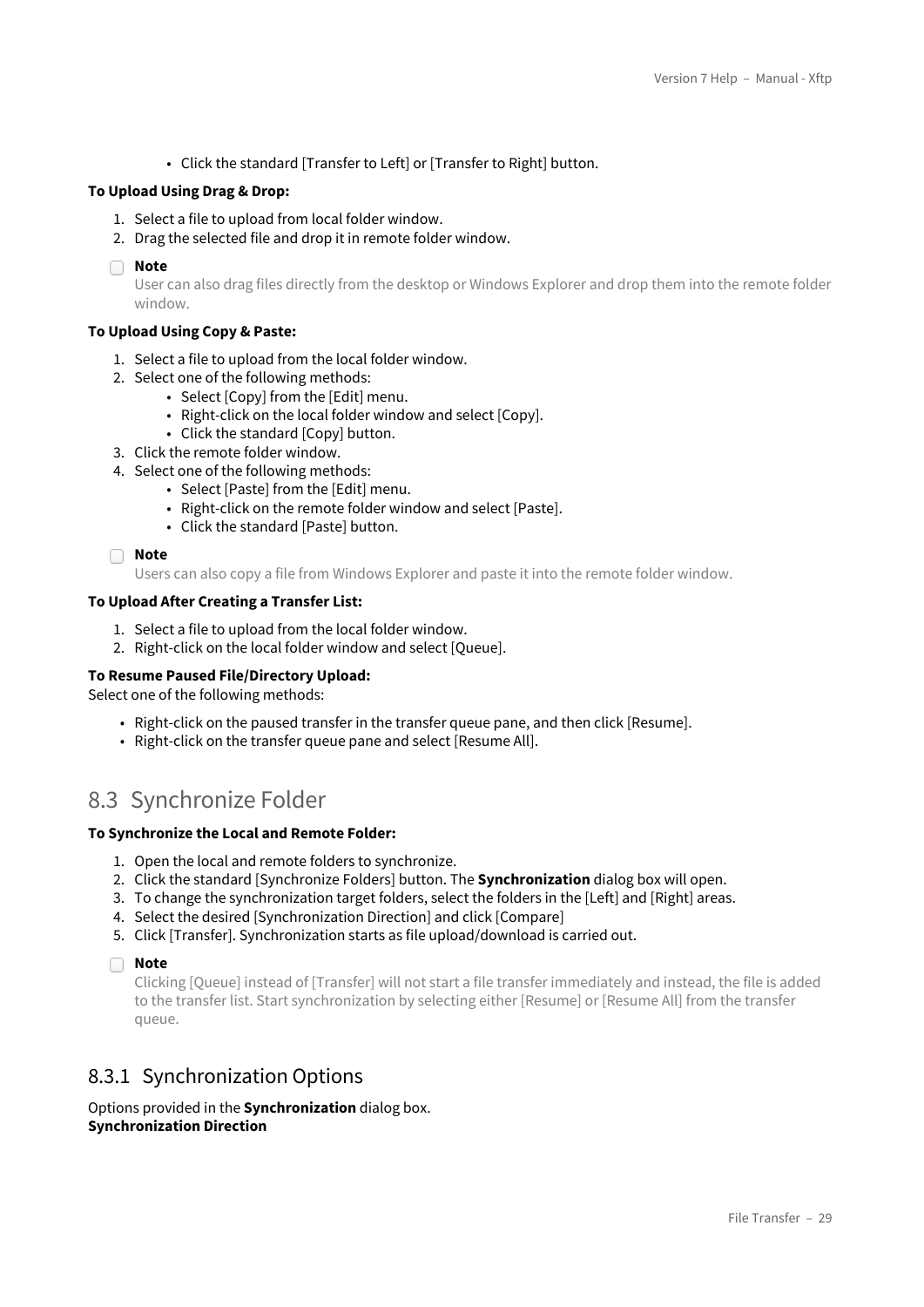Select one of the following: Synchronize (Both), Left to Right (Single), Right to Left (Single), Mirror (Left Base), Mirror (Right Base).

- Synchronize (Both): File transfers occur so that the contents of the synchronization target folders are the same.
- Left to Right (Single): Among the differing files after comparison, files in the left folder will be transferred to the right folder.
- Right to Left (Single): Among the differing files after comparison, files in the right folder will be transferred to the left folder.
- Mirror (Left Base): After comparing, the right folder will exactly mirror the left folder. Files only contained in the right folder will be deleted.
- Mirror (Right Base): After comparing, the left folder will exactly mirror the right folder. Files only contained in the left folder will be deleted.

#### **Filter Results**

|                   | <b>Description</b>                                                                                                                                                        |
|-------------------|---------------------------------------------------------------------------------------------------------------------------------------------------------------------------|
|                   | Shows files or directories that cannot be synced. These may be files with<br>the same name but different capitalizations, etc.                                            |
|                   | Shows files or directories that cannot be transferred. This may be a folder<br>with the same name, or (during a single direction sync) a file with the same<br>name, etc. |
|                   | Shows files which will be deleted. During a Mirror sync, files to be deleted<br>will be displayed.                                                                        |
|                   | Shows the files which will be transferred to the left.                                                                                                                    |
|                   | Shows the files which will be transferred to the right.                                                                                                                   |
| $=$               | Shows identical files which exist in both the left and right folders.                                                                                                     |
| ≈                 | Shows differing files which exist in both the left and right folders. The file<br>names are the same, but the size or dates are different.                                |
| <b>Duplicates</b> | Shows files with the same names that exist in both the left and right<br>folders.                                                                                         |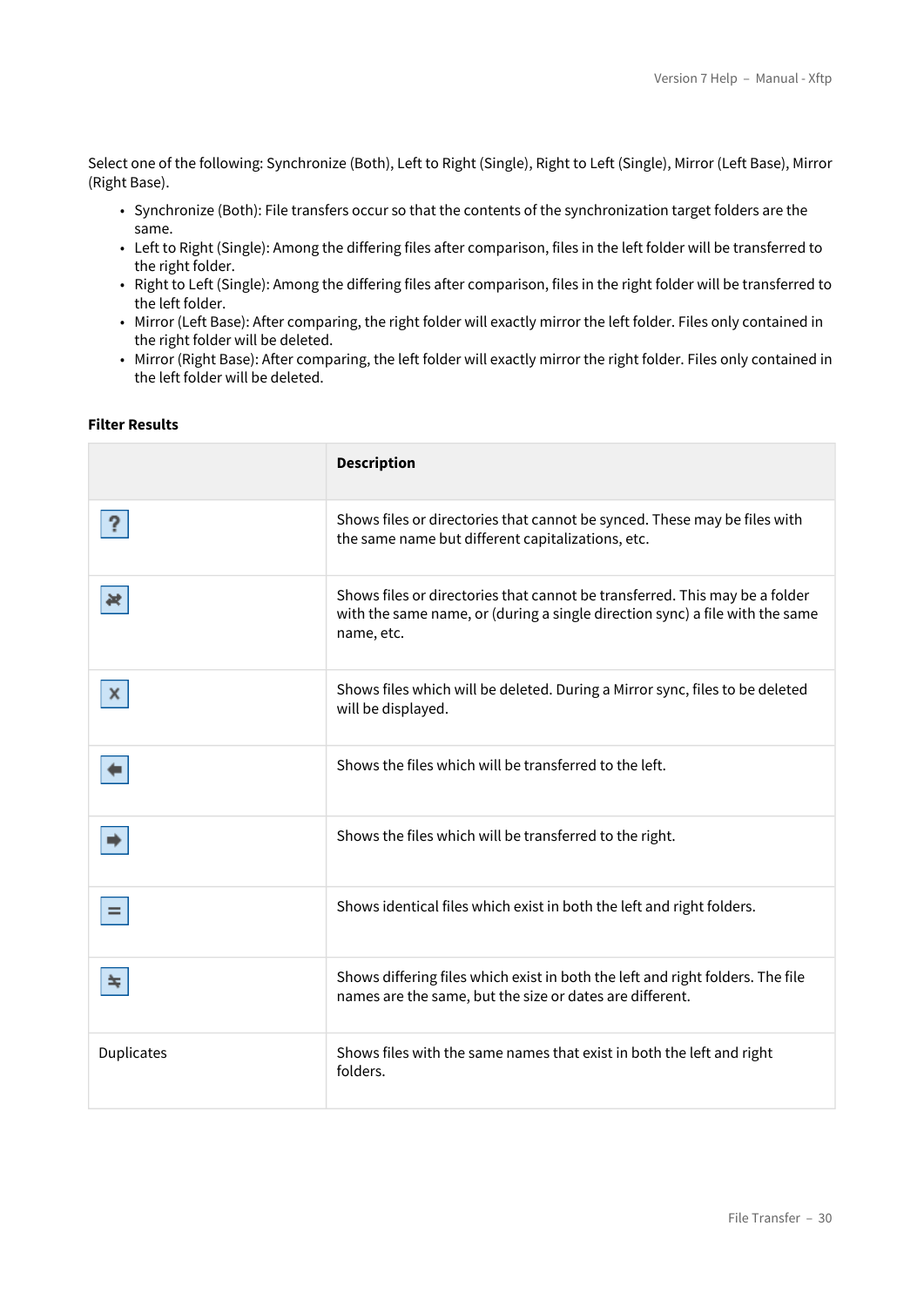|        | <b>Description</b>                       |
|--------|------------------------------------------|
| Single | Shows files that exist on only one side. |

#### **Begin Transfer**

Click the [Transfer] button to begin the transfer of the list of files and folders in the specified direction. **Place in Queue**

Click the [Queue] button to add the list of files and folders into the queue. The user can then initiate the transfer from Xftp's main transfer window at any time.

### <span id="page-30-0"></span>8.3.2 Synchronize Options Dialog Box

Click the [More Options] button to access the**Synchronization Options** dialog box:

#### **Include Subdirectories**

Select this option to do recursive synchronization to all subfolders.

#### **Synchronize empty folders**

Select this option to have folders without files or subfolders to be synchronized to the destination folder

#### **If only one object is compared, compare case-insensitively**

Remote folders may contain files which are different in their capitalization (ABC.text, abc.text). If this type of duplicate file does not exist in the destination folder, turning this option on determines that the local and target files have the same name (AbC.text = abc.text.).

#### **Comparing by Modified Time**

Files with the same name are compared by time of file modification.

#### **Comparison by File Size**

Files with the same name are compared by file size.

## <span id="page-30-1"></span>8.4 Transfer Queue Management

The Transfer Queue shows file lists and displays the transfer status as Ready, Transferring, Paused, or Finished. It also shows the logs of all transfer processes.

#### **To Remove All Transfers:**

1. Right-click on the transfer queue and select [Remove All].

#### **To Remove Some Transfers:**

- 1. Select files or directories to remove from the transfer queue.
- 2. Right-click and select [Remove].

#### **To Delete Completed Transfers of Files or Directories:**

1. Right-click on the transfer queue and select [Remove Finished Jobs].

#### **To Pause All Transfers:**

1. Right-click on the transfer queue and select [Pause All].

#### **To Pause Some Transfers:**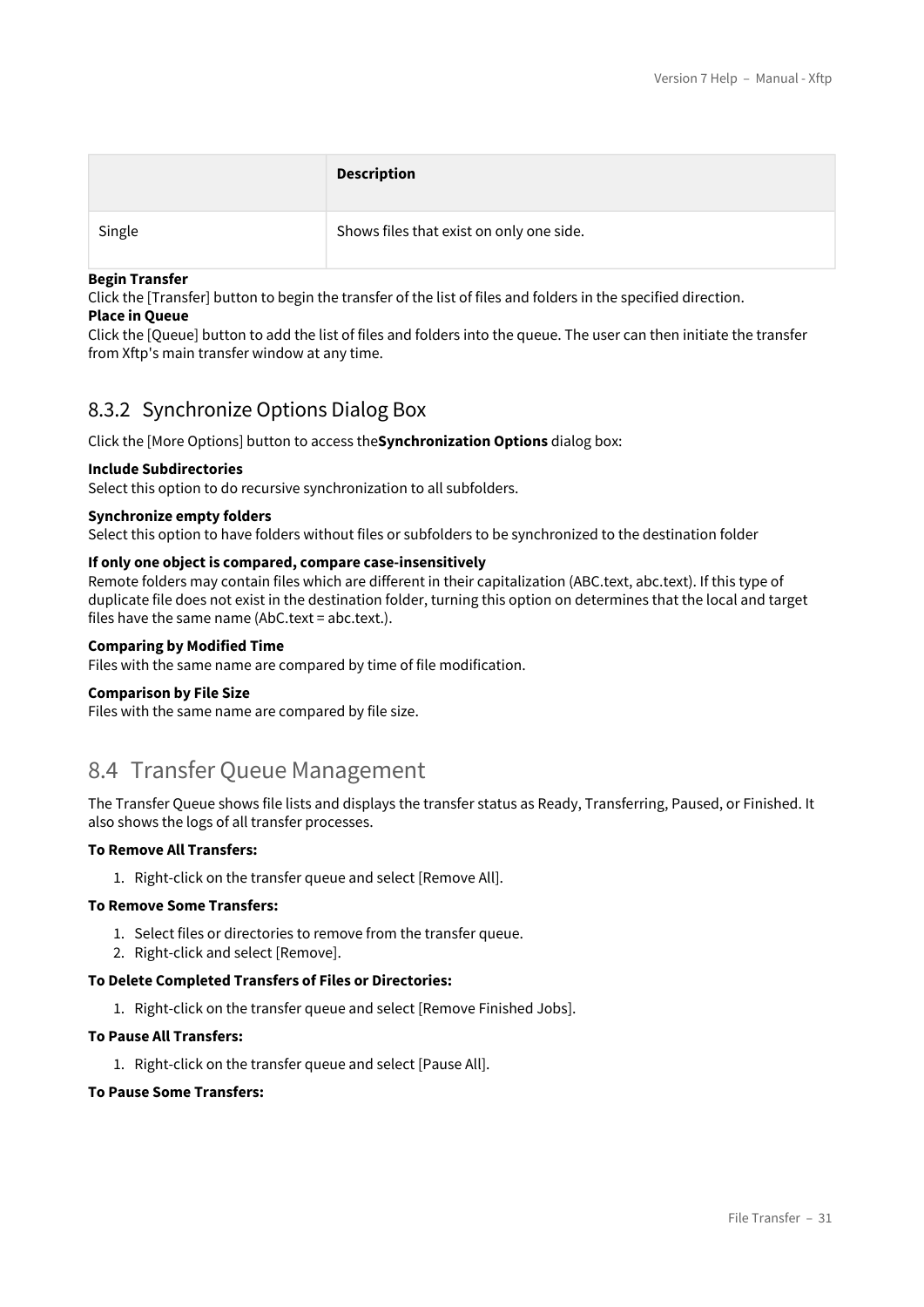- 1. Select the file or directory to pause transfer in the transfer queue.
- 2. Right-click and select [Pause].

#### **To Resume All Paused Tansfers:**

1. Right-click on the transfer queue and select [Resume All].

#### **To Resume Some Paused Transfers:**

- 1. Select the file or directory to resume transfer in the transfer queue.
- 2. Right-click and select [Resume].

#### **To Retry Failed Transfer:**

1. Right-click on the transfer queue and select [Retry All Failed Jobs].

#### **To Check Transfer Status:**

- 1. Select the file or directory you want to check the status of in the transfer queue.
- 2. Right-click and select [Status]. The **Transfer Status** dialog box is displayed.
- **Note**

The **Transfer Status** dialog box provides detailed information about transfers. A list of failed transfer files and the reasons for failure are displayed.

### <span id="page-31-0"></span>8.5 Set Transfer Types

Methods to express text file line feed characters differ depending on the system. When transferring the text files, **Xftp** converts line feed characters to suit the remote computer type, enabling users to view the text files of different systems. For non-text files, the binary file transfer type must be used.

#### **To Transfer Text Files:**

- 1. Select [ASCII] from [Transfer Type] in the [Commands] menu.
- 2. Transfer text files.

#### **To Transfer Binary Files:**

- 1. Select [Binary] from [Transfer Type] in the [Commands] menu.
- 2. Transfer binary files.

#### **To Transfer Files via the Automatic Transfer Type:**

- 1. Select [Auto] from [Transfer Type] in the [Commands] menu.
- 2. Click [ASCII Extensions] in the [Transfer] tab of **Options** dialog box.
- 3. Register the file extension to be transferred via ASCII transfer type in the **ASCII Extensions** dialog box.
- 4. Transfer files.

## <span id="page-31-1"></span>8.6 Set File Transfer Options

**Xftp** offers overwriting, resumption, renaming, and skipping functions for redundant files during file transfers. **Xftp** also provides automatic retry options for failed transfers.

**Note**

This setting is made in [Transfer Options] field in the [Transfer] tab of the **Options** dialog box and therefore applies to all sessions.

#### **To Select a Transfer Operation for Redundant Files:**

1. Open the **Options** dialog box.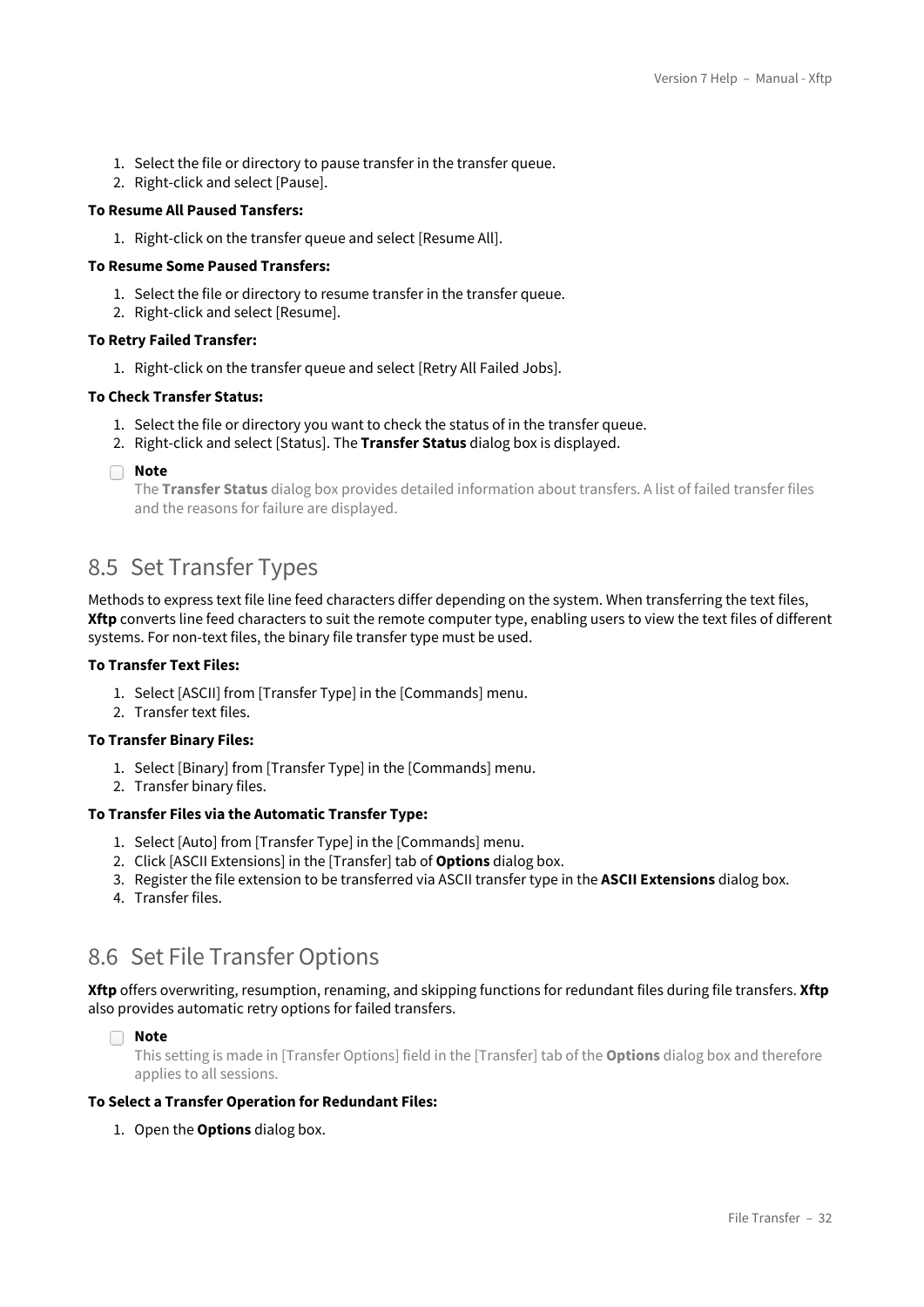- 2. Click the [Transfer] tab.
- 3. Click [Advanced Options] in the [Transfer Options] field.
- 4. Select a redundant file operation from the download options in the [Overwrite File] field.

#### **Note**

Options for redundant files are as follows:- *Prompt For Action*: Opens the **Confirm File Transfer Actions** dialog box. - *Skip*: Do not transfer file.- *Resume*: Resumes downloading an existing file from where it was left off. Overwrites the file if the existing file is larger than the file to be transfered. - *Overwrite*: Overwrites the existing file.

#### **To Change All Transfered File Names to Small Letters:**

- 1. Open the **Options** dialog box.
- 2. Click the [Transfer] tab.
- 3. Click [Advanced Options] in the [Transfer Options] field.
- 4. Select [Lowercase] as the download or upload option in the [File Name] field.

#### **To Change All Transferred File Names to Capital Letters:**

- 1. Open the **Options** dialog box.
- 2. Click the [Transfer] Tab.
- 3. Click [Advanced Options] in the [Transfer Options] field.
- 4. Select [Uppercase] as the download or upload option in the [File Name] field.

#### **To Capitalize All Transferred File Names:**

- 1. Open the **Options** dialog box.
- 2. Click the [Transfer] Tab.
- 3. Click [Advanced Options] in the [Transfer Options] field.
- 4. Select [Capitalize] as the download or upload option in the [File Name] field.

#### **To Set Automatic Retry for Failed Transfer:**

- 1. Open the **Options** dialog box.
- 2. Click the [Transfer] tab.
- 3. Click [Advanced Options] in the [Transfer Options] field.
- 4. Enter [Maxretry attempts] in the [Retry Transfer] field.
- 5. Designate a standby time from transfer failure to retry in [Retry interval].

## <span id="page-32-0"></span>8.7 Resume File Download and Upload

Files paused during transfer may continue to be downloaded. Download resumption is enabled when a file to transfer already exists, but its size is larger than the file of the target folder. To resume a folder download, compare the sizes of all files in the folder and download only the necessary files.

#### **To Resume Downloading a File or a Folder:**

- 1. Select and download a file you wish to resume downloading.
- 2. When the **Confirm File Transfer Actions** dialog box is displayed, select [Resume Downloading].

#### **To Resume Uploading a File or a Folder:**

- 1. Select and upload a file or a folder you wish to resume uploading.
- 2. When the **Confirm File Transfer Actions** dialog box is displayed, select [Resume Uploading].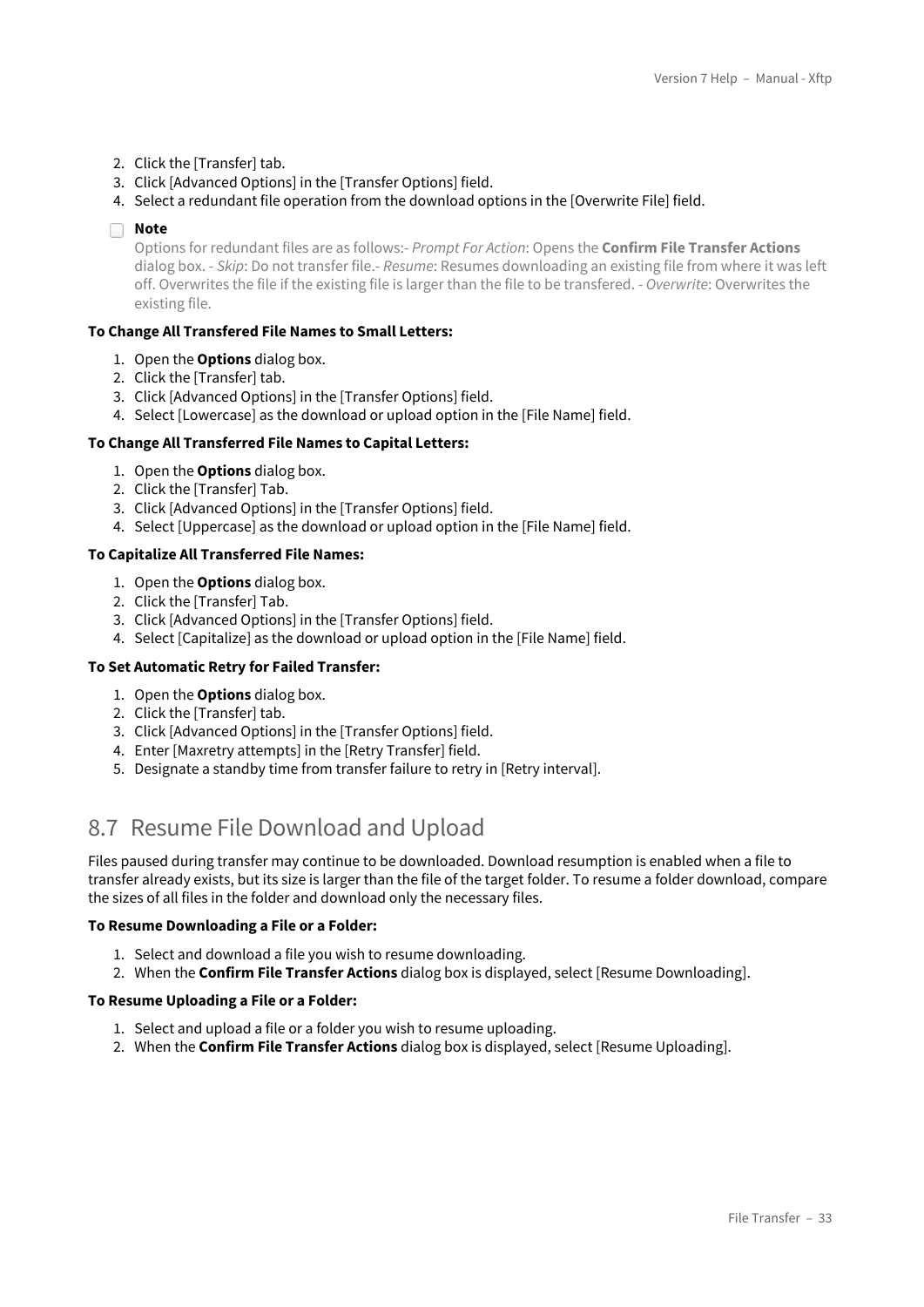## <span id="page-33-0"></span>8.8 Scheduled Transfer

Send and receive files based on user-defined time schedules.

#### **To use Scheduled Transfer:**

- 1. Select [Scheduled Transfer] from the [Tools] menu.
- 2. Select [New] and enter the schedule information. (Schedule, Source , Destination)

| Schedule<br>× |                                                                             |  |  |  |  |
|---------------|-----------------------------------------------------------------------------|--|--|--|--|
| Schedule      |                                                                             |  |  |  |  |
| Name:         |                                                                             |  |  |  |  |
| Start on:     | 싂<br>7/19/2020<br>▦▾<br>9:03:53 PM                                          |  |  |  |  |
| Period:       | $\frac{1}{\tau}$<br>$\,1\,$<br>day<br>Sun<br>Once<br>$\checkmark$<br>$\sim$ |  |  |  |  |
|               | Last day                                                                    |  |  |  |  |
| Source        |                                                                             |  |  |  |  |
| Session Type: | Local<br>✓                                                                  |  |  |  |  |
| Session:      | $\ldots$                                                                    |  |  |  |  |
| Type:         | $\odot$ File<br>$\bigcirc$ Folder                                           |  |  |  |  |
|               |                                                                             |  |  |  |  |
| Destination   |                                                                             |  |  |  |  |
| Session Type: | Remote<br>$\checkmark$                                                      |  |  |  |  |
| Session:      |                                                                             |  |  |  |  |
| Path:         |                                                                             |  |  |  |  |
|               |                                                                             |  |  |  |  |
|               | Cancel<br>OK                                                                |  |  |  |  |
|               |                                                                             |  |  |  |  |

#### Fig. 1: Schedule [New] screen

#### **Note**

Press [Run] to run the created schedule manually.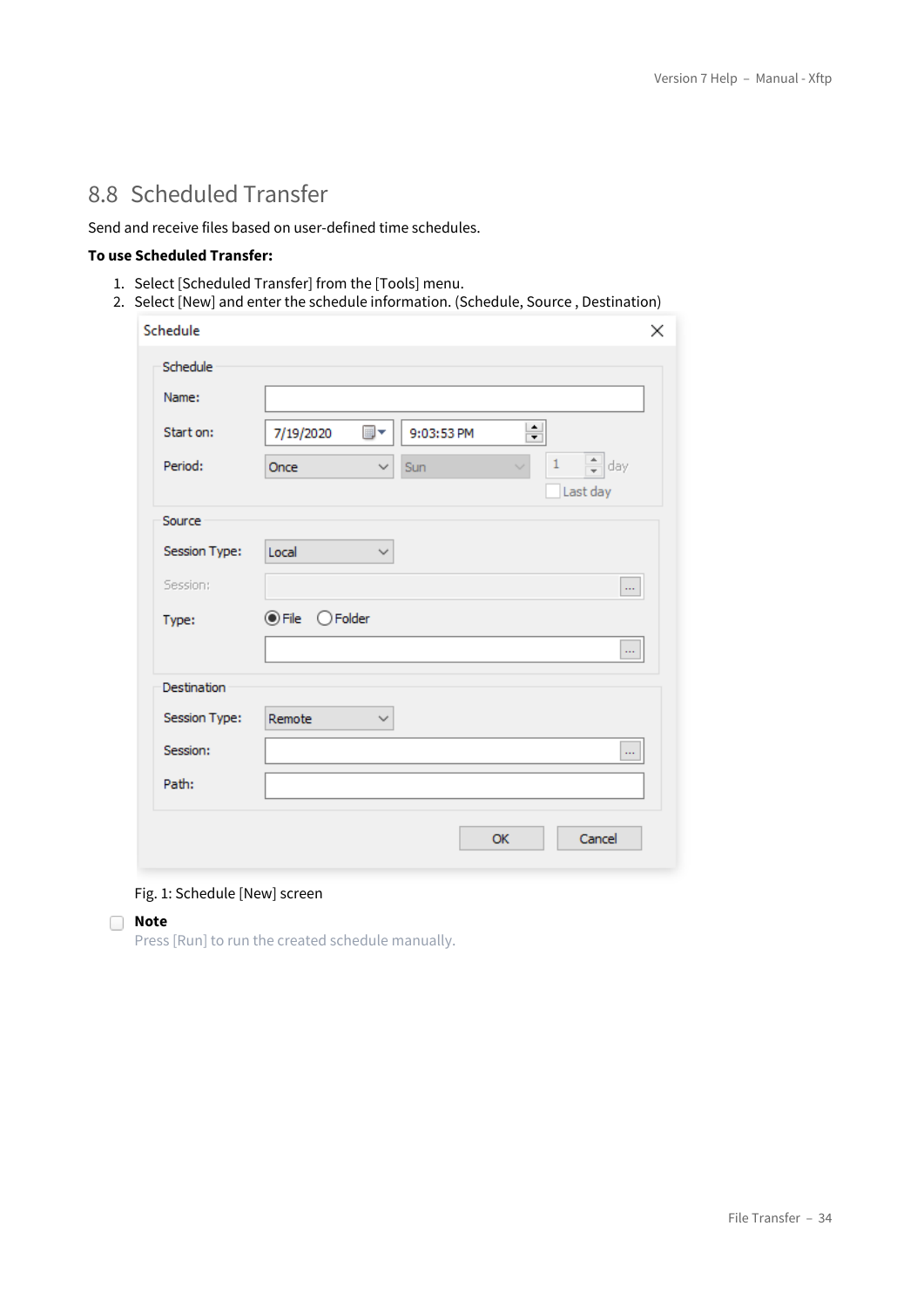## <span id="page-34-0"></span>9 File Management

With Xftp, users can execute/rename/delete files, create new files, or directly edit files in a remote folder. In addition, **Xftp** offers the capability to edit files with a user defined editor. Not only does **Xftp** utilize the same user interface as Windows Explorer so Windows users can conveniently manage files, it allows users to use the Windows context menu for local files and folders. This way, context menu commands installed on Windows for file types can be utilized directly within Xftp.

#### **To Change Between the Xftp and Windows Context Menu for Files/Folders:**

- 1. From the [Tools] menu, select Options to open the Options dialog box.
- 2. From the [Right-click Menu] under the [General] tab, select either Xftp or the Windows System.

#### **To Execute a File:**

- 1. Select a file to execute in the local or remote folder window.
- 2. Right-click and select [Open].
- **Note**

A remote file is executed after it is downloaded to a temporary folder. When a local folder is executed, the File Explorer for the folder opens.

#### **To Rename a File or a Folder:**

- 1. Select a file or a folder to rename from the local or remote folder window.
- 2. Select one of the following methods:
	- Select [Rename] from the [Commands] menu.
	- Right-click and select [Rename].
- 3. When the input box appears, enter a new file name.
- 4. Press Enter.

#### **To Delete a File or a Folder:**

- 1. Select a file or a folder to delete from the local or remote folder window.
- 2. Select one of the following methods:
	- Select [Delete] from the [Commands] menu.
	- Right-click and select [Delete].
- 3. Select [Yes] when the **Delete File** dialog box is displayed.

#### **To Change Remote Computer File Permissions:**

- 1. Select the file whose permissions are to be changed from the remote folder window.
- 2. Select one of the following methods.
	- Select [Change Permissions] from the [Commands] menu.
	- Right-click and select [Change Permissions].
- 3. Select permissions to change from the **Change Permissions** dialog box.
- 4. Click [OK].

### **Note**

This function is provided via the UNIX remote computer and therefore the remote computer operating system must be compatible with UNIX. Changing permissions may fail depending on remote computer type.

#### **To Edit a Remote Text File:**

- 1. Select a file to edit from the remote folder window.
- 2. Right-click and select [Edit with Notepad].
- □ Note

Instead of Notepad, a custom editor can be designated by the user in the **Options** dialog box [Advanced] tab.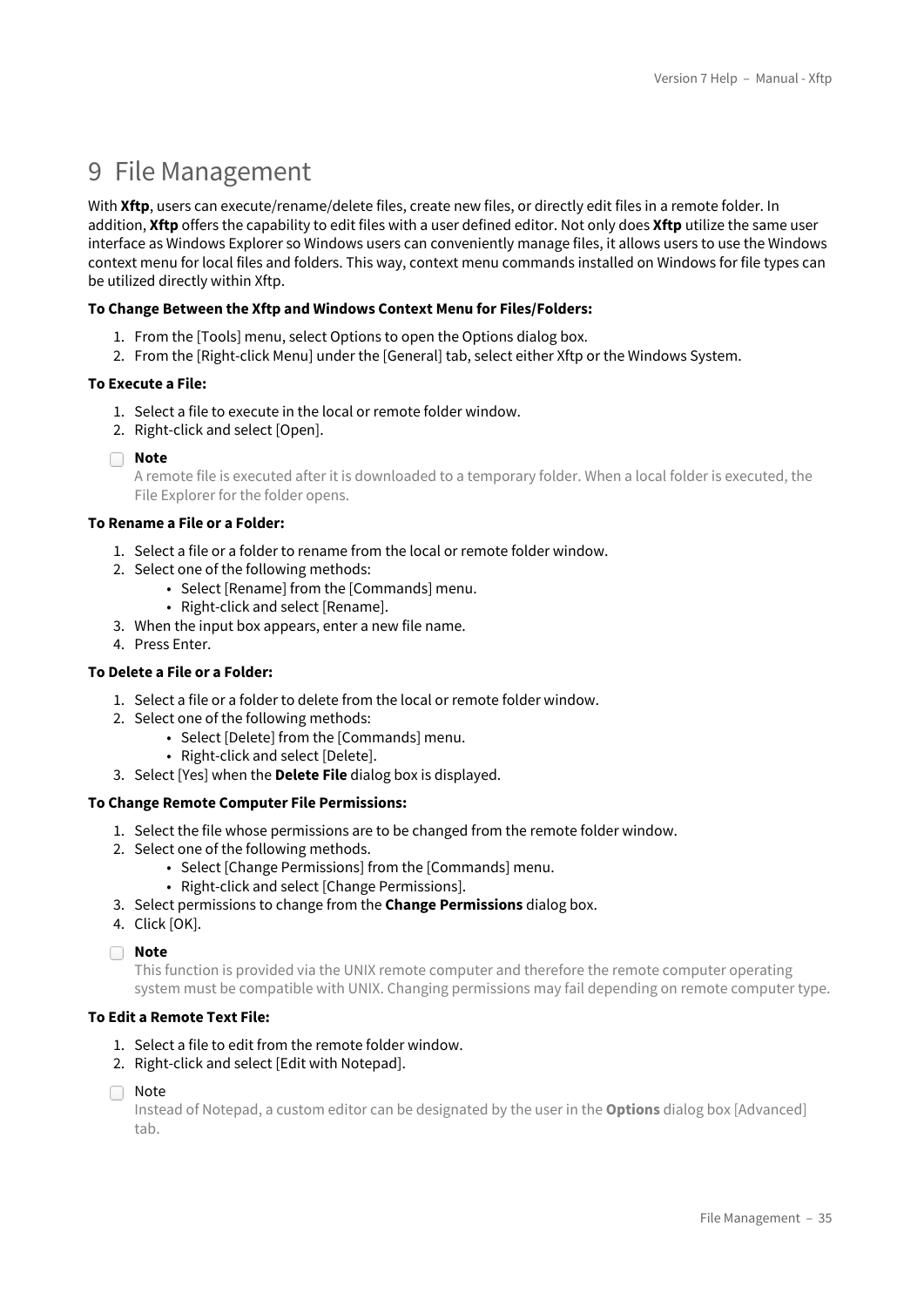### **To Create a New Folder:**

- 1. Click the local or remote folder window.
- 2. Select one of the following methods:
	- Select [New Folder] from the [Commands] menu.
	- Right-click and select [New Folder].
- 3. When an input box appears, enter the name of the new folder.
- 4. Press Enter.

#### **To View File Attributes:**

- 1. Select the file whose the attributes are to be checked from the local or remote folder window.
- 2. Right-click and select [Properties].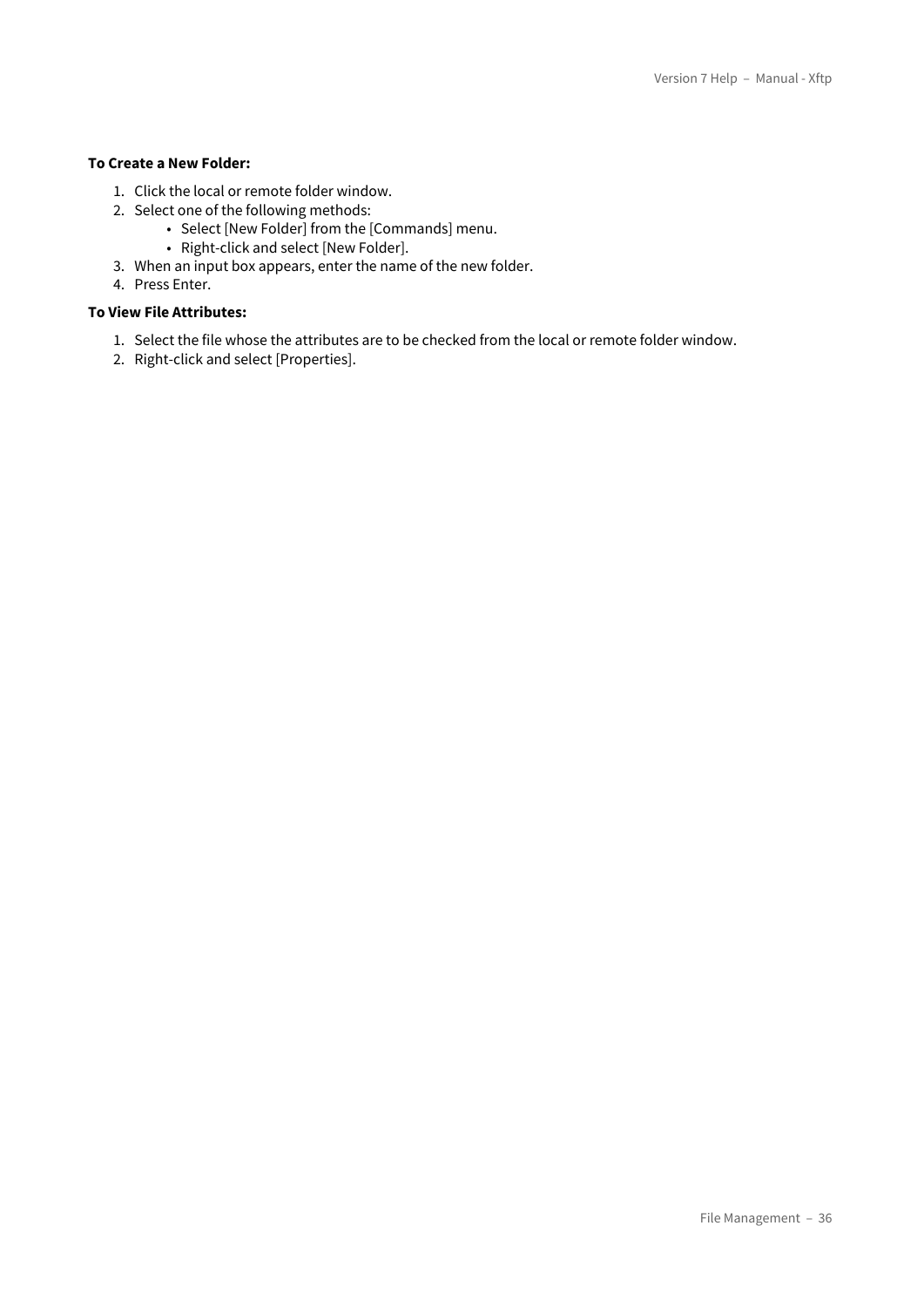## <span id="page-36-0"></span>10 Session Log

**Xftp** has two types of log files. One is for file management, such as renaming or deleting, and the other is for transfers. In the log folder, **Xftp** creates new folder for each execution date. In each folder, a file management log and a file transfer log are created for each session.

#### **To Change Log Display in the Logs Window:**

- 1. Open the **Options** dialog box.
- 2. Click the [Log] tab.
- 3. Enter the maximum display lines in the remote log window of [Max lines].

#### **To Create a Log File:**

- 1. Open the **Options** dialog box.
- 2. Click the [Log] tab.
- 3. Click [Save log messages to files].
- 4. Click [OK].

#### **To Delete a Log File:**

- 1. Open the **Options** dialog box.
- 2. Click the [Log] tab.
- 3. Click [Delete all log files].

#### **To Designate Log File Storage Duration:**

- 1. Open the **Options** dialog box.
- 2. Click the [Log] tab.
- 3. Enter the storage duration in the [Days to keep logs].
- 4. Click [OK].

#### **To Designate a Log File Storage Folder:**

- 1. Open the **Options** dialog box.
- 2. Click the [Log] tab.
- 3. Click the browser button ([…]) for [Log folder location].
- 4. Select a folder in which to save logs from the **Browse For Folder** dialog box.
- 5. Click [OK].